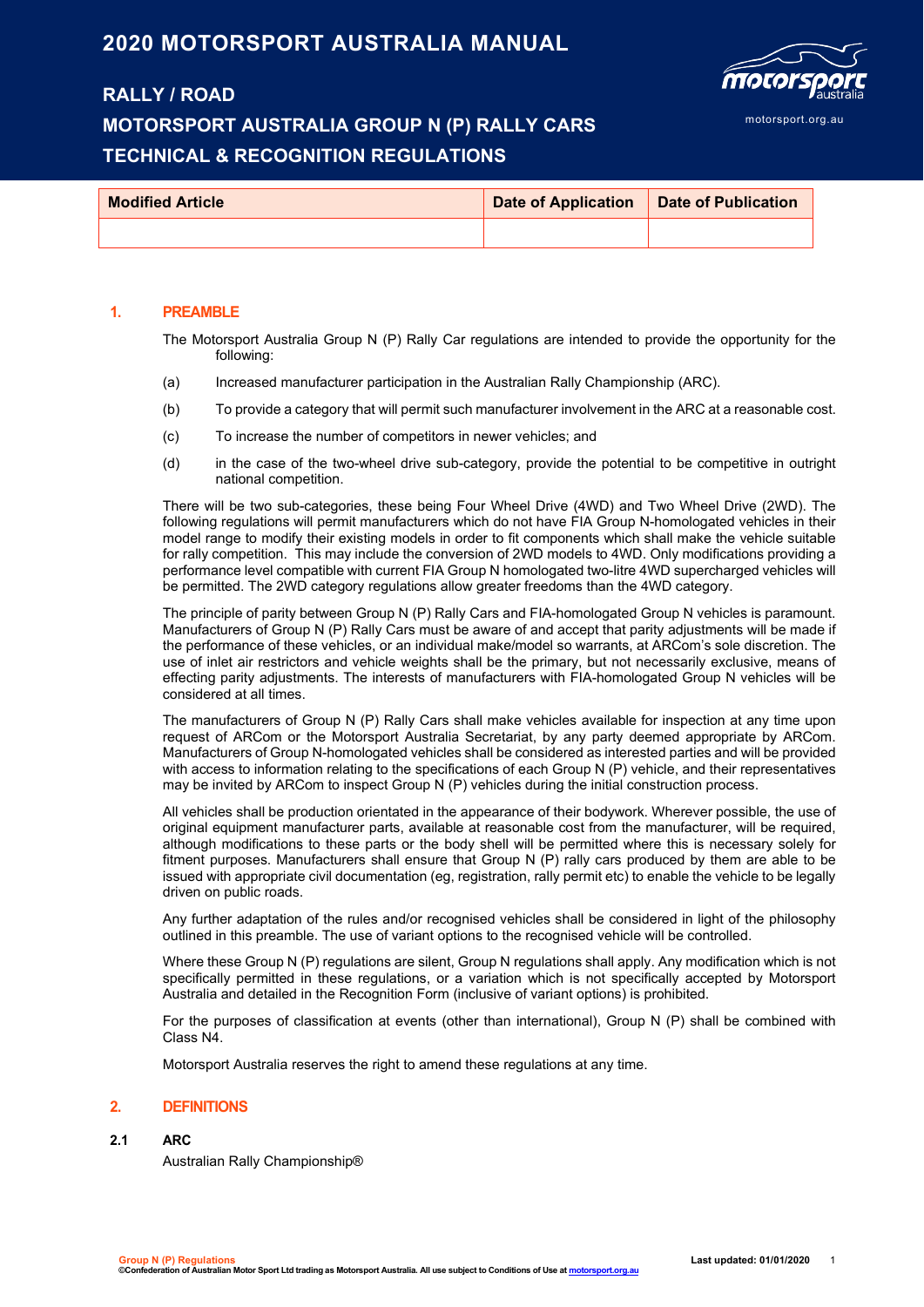#### **2.2 ARCOM**

Australian Rally Commission

#### **2.3 BASE VEHICLE**

The model of car that is being used by a manufacturer to construct a Group N (P) Rally Car.

#### **2.4 MOTORSPORT AUSTRALIA**

Confederation of Australian Motor Sport Ltd® trading as Motorsport Australia.

#### **2.5 MOTORSPORT AUSTRALIA SECRETARIAT**

The relevant Motorsport Australia Manager or other delegated staff member.

#### **2.6 DONOR VEHICLE**

A donor vehicle shall be considered any Group N-homologated vehicle, the components of which are being used to construct a Rally Car, recognised by Motorsport Australia as a donor vehicle. The recognised donor vehicle shall be specified on the Recognition Form.

#### **2.7 MANUFACTURER**

The maker of the model and family of car. The term "manufacturer" shall include the "manufacturer agent" unless otherwise specified in these regulations.

#### **2.8 MANUFACTURER AGENT**

Where a Group N (P) Rally Car is being constructed by an organisation associated with, but other than the manufacturer, and provided that the manufacturer declares that organisation to be representing him for the purposes of the Group N (P) Rally Car, Motorsport Australia shall recognise that organisation as the manufacturer agent. Only one manufacturer agent will be recognised by Motorsport Australia for each manufacturer.

#### **2.9 MANUFACTURER "PARTS BIN"**

Parts which are available as standard replacement items from the manufacturer's spare parts network for a vehicle of which at least 2500 units have been made. Such parts need not necessarily be those specific to the base or donor vehicle.

#### **2.10 OE**

Original Equipment

#### **2.11 GROUP N (P) RALLY CAR TECHNICAL WORKING GROUP**

The group appointed by ARCOM for the purpose of providing advice to Motorsport Australia in relation to acceptable specifications for a Group N (P) Rally Car which will, when adopted, be detailed in the Recognition Form.

#### **2.12 RECOGNITION FORM**

A document which, when approved by Motorsport Australia, details the permitted specification of a Group N (P) Rally Car.

#### **2.13 RECOGNISED COMPONENTS**

All non-original components being utilised in the Group N (P) Rally Car which are specified in the Recognition Form.

#### **2.14 SUPERCHARGING**

- (a) Increasing the weight of the charge of the fuel-air mixture in the combustion chamber (over the weight induced by normal atmospheric pressure, ram effect and dynamic effects in the intake and/or exhaust systems) by any means whatsoever.
- (b) The injection of fuel under pressure is not considered to be supercharging. In case of supercharging, the nominal cylinder-capacity will be multiplied by 1.7 for petrol engines and the car will pass into the class corresponding to the fictive volume thus obtained.
- (c) The car will be treated in all respects as if its cylinder-capacity thus increased were its real capacity. This shall particularly be the case for assigning the car (where appropriate) to its cylinder-capacity class, its interior dimensions, its minimum number of places, its minimum weight, etc.
- (d) Variant option A document detailing specification/s permitted in addition to the Recognition Form.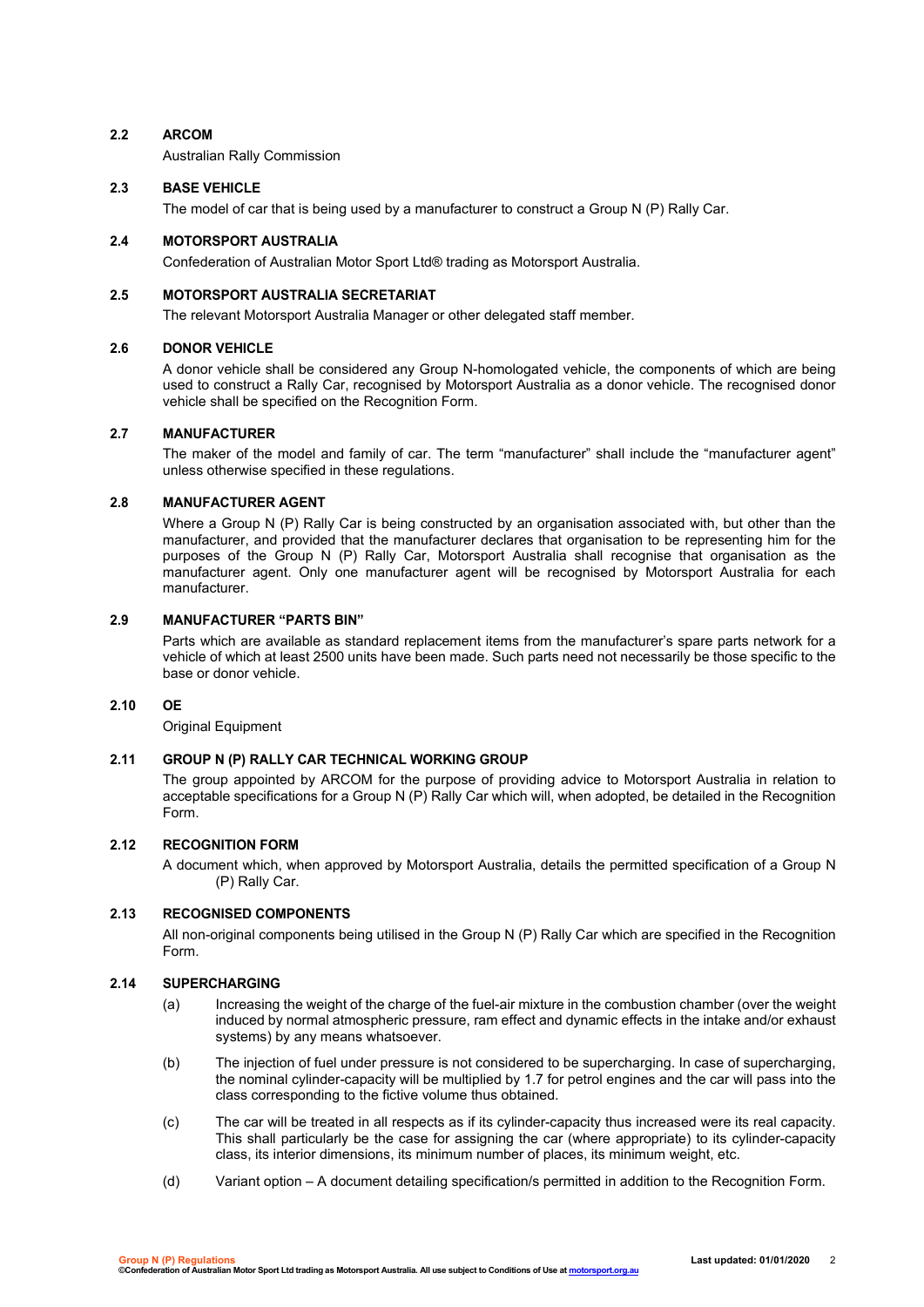#### **3. RECOGNITION**

#### **3.1 GROUP N (P) RALLY CARS**

- (a) The Recognition Form is the official certification made by Motorsport Australia that the Group N (P) Rally Car variant of a model of a specific car, not previously homologated, has been made in sufficient series production numbers and meets the requirements of the present regulations. Any application for recognition must be lodged with Motorsport Australia by the manufacturer of the model of vehicle. Motorsport Australia must be supplied with a detailed plan of the vehicle to be built in compliance with the regulations for this category. Approval in principle must be obtained from Motorsport Australia before any production work is started and such approval in principle shall give rise to the drawing up of a Recognition Form (see hereinafter).
- (b) If it has never before been registered in this Championship and wishes to have recognised a Group N (P) Rally Car, the manufacturer may commit to its participation in a limited number of events, according to the following principle.

| first year: | No less than 50% of events (or, if the ARC series is past the<br>50% stage, the remainder of the ARC). |
|-------------|--------------------------------------------------------------------------------------------------------|
|             | second year: No less than 100% of events.                                                              |

- (c) Recognition will only be granted to car models which are still in production on January 1st of the year preceding the one for which the present regulations are valid, or the production of which was started after that date. Recognition of a series-produced model will lapse seven years after the date on which the series production of the said model ceased.
- (d) Recognition in this category is also available to any manufacturer with a 4WD two-litre supercharged Group N rally car with current FIA homologation, but only if there is at least one FIA-homologated 4WD two-litre supercharged Group N car registered by that manufacturer for the Australian Rally Championship, or is otherwise specifically approved by Motorsport Australia. However, an FIA Group N-homologated 4WD two-litre supercharged vehicle cannot be used as the base vehicle for Group N (P) Recognition.
- (e) A unique chassis number must be punched on a structural part of each car produced, in a location noted on the Recognition Form.

#### **3.2 MODEL OF CAR**

- (a) All the identical cars belonging to a family (see below) and a production series distinguishable by an identical conception and identical external general lines of the coachwork, and by an identical mechanical conception of the engine and the transmission to the wheels. At least 2500 cars must have been produced of that model. For a same model, the materials of the front and rear bumpers, boot lid, engine bonnet and front wings must remain identical.
- (b) The bumpers of cars derived from the same model may not include any adjustable parts.
- (c) The minimum length of these cars is 3.750m and the minimum wheelbase is 2.440m.

#### **3.3 FAMILY OF CAR**

- (a) Different series models belonging to one and the same production series of the same manufacturer. The wheelbase and material of the bodywork/shell (including the doors) must remain identical. The materials of the front and rear bumpers, the boot lid, the engine bonnet and the front wings may differ according to the model. The minimum length of these cars is 3.750m.
- (b) All models must be available through the normal commercial channels of the manufacturer.
- (c) The general external lines of the bodywork may vary only in the following details:
	- (i) Shape of front and rear bumpers.
	- (ii) Removable aerodynamic devices (spoilers, wings, sill mouldings).
	- (iii) Control and comfort equipment (sun roof, auxiliary lamps, door handles, exterior mirrors).
	- (iv) Decorative strips and mouldings.
	- (v) Left- and right-hand drive versions.
	- (vi) Two- and four-door versions, provided that these differ only with regard to the doors, door openings and B-pillar.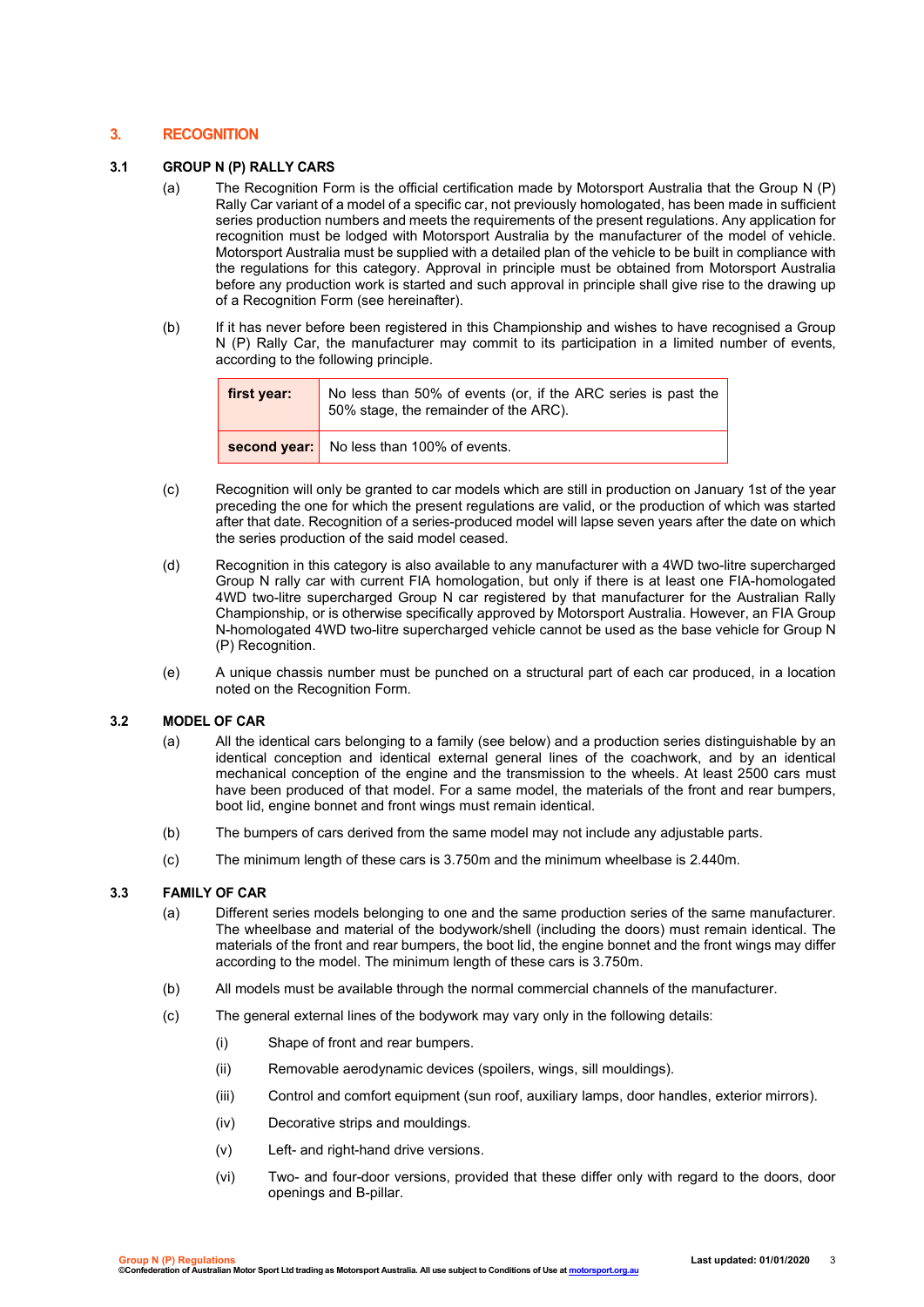#### **4. SUBMISSION OF APPLICATIONS**

#### **4.1 CONDITIONS**

- (a) Any application for recognition may only be submitted to Motorsport Australia if that manufacturer has established a written declaration by which they undertake to abide by the specifications of the recognition regulations (see example of this declaration appended to the present regulations).
- (b) The declaration must be submitted to Motorsport Australia when the first application for each recognition is submitted.
- (c) This written declaration must be made in the name of the manufacturer of the car for which the application for recognition is submitted, and must be signed by the person/s legally authorised in Australia, or the home country of the manufacturer, to sign officially on behalf of the manufacturer.
- (d) By doing so, the manufacturer pledges to abide by the rules of Motorsport Australia.
- (e) Should any of the prescriptions not be observed, Motorsport Australia may impose any of the penalties provided for in the National Competition Rules.

#### **4.2 RECOGNITION APPLICATIONS**

- (a) Forms for recognition applications are available from Motorsport Australia National Office.
- (b) Four (4) copies of each application shall be sent to:
	- (i) Rally Department

Confederation of Australian Motor Sport Ltd

PO Box 147

Caulfield East VIC 3145

- (c) Each application shall include photographs or prints.
- (d) Providing they are received at least two weeks prior to such a meeting, applications shall be considered at the next meeting of ARCom, at latest. However ARCom may at its sole discretion decide to consider applications at other times.

#### **4.3 AUTHENTICATION OF RECOGNITION**

- (a) A Bulletin will be released listing the recognition applications approved at the said meeting.
- (b) For any applications accepted with conditions, the recognition will not be effective until the first of the month following the receipt and approval by the Motorsport Australia Secretariat of all supplementary information required, unless otherwise approved by ARCom. Photographs which are missing or which are to be changed may be submitted separately (four copies), but all other information must be sent to the Secretariat in the form of corrected pages of the registration form (four copies).

#### **4.4 VARIANT OPTIONS**

- (a) During the first full year of competition, a manufacturer of a Group N (P) Rally Car may introduce up to six variant options. In each subsequent year the maximum permissible number of variant options may be reduced, at the sole discretion of ARCom. In the first full year of competition for each manufacturer, there will be no limit to the number of changes that may be contained within one variant option submission. In subsequent years the maximum permissible number of changes that may be contained within one variant option may be reduced, at the sole discretion of ARCom.
- (b) No variant option shall take effect until it has been considered and approved by ARCom and published as a Variant Option (VO) document.

#### **5. PRODUCTION CRITERIA**

#### **5.1 MINIMUM PRODUCTION QUANTITY OF GROUP N (P) RALLY CARS**

- (a) In its first full year of competition in this Group, the minimum production quantity is one completely assembled vehicle.
- (b) No later than the conclusion of the second year of registration for competition in the ARC, the manufacturer must make the basic vehicle available in kit form for sale to other Australian Rally Championship Super Series Competitors.
- (c) The manufacturer must manufacture and provide the following: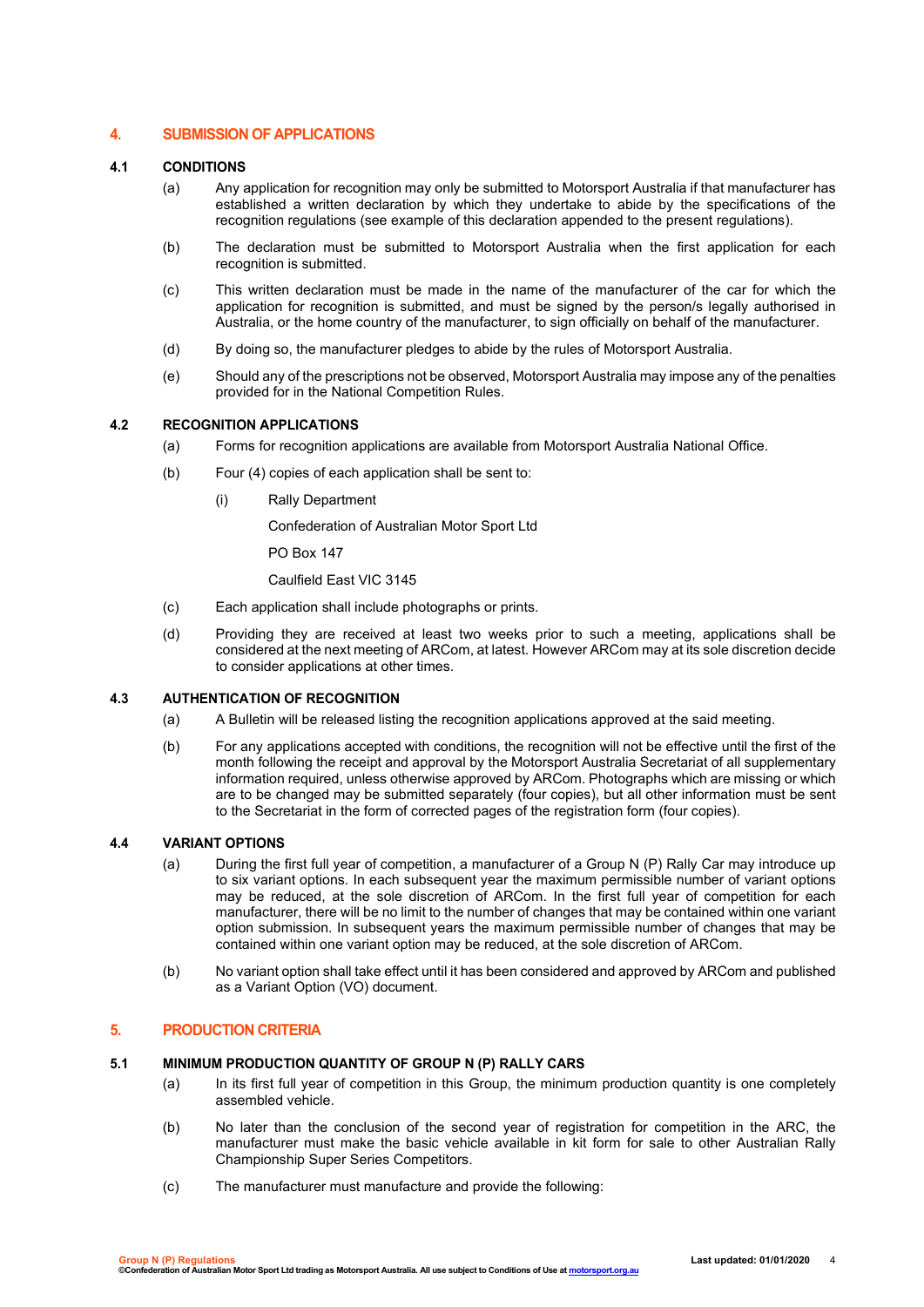- (i) Rolling bodyshell with fully integrated and Motorsport Australia-homologated safety cage structure including all engine-transmission and suspension mounting points in compliance with the Recognition Form, and
- (ii) all bodywork panels required to complete the vehicle in accordance with the Recognition Form. The manufacturer must also provide an exhaustive list of suppliers of all other main recognised parts (engine, transmission, suspension, brakes, steering, composite parts, aerodynamic devices, etc).
- (d) The manufacturer must make a minimum of one vehicle (as specified in 5.1.2) available for sale to comply with this clause.
- (e) The price of this vehicle shall not exceed AUD\$120,000 in kit form, or \$150,000 (prices are inclusive of GST) if complete and ready to compete.
- (f) The manufacturer must guarantee supply of recognised parts, as documented in its Recognition Form for the life of the vehicle. Such parts must be able to be procured by all Competitors of such vehicles within time frames deemed reasonable at the sole discretion of ARCom.

#### **5.2 USE OF SPECIFIED PARTS**

All the parts specified in the "Group N (P) Rally Car" Recognition Form must be used unmodified and all parts specified must be utilised in their entirety.

#### **6. CHECKS AND ADDITIONAL INFORMATION**

- (a) Motorsport Australia reserves the right to check existing recognitions, and for this purpose may ask the manufacturer for additional information. Should it be established that any false or erroneous declarations have been made, ARCom may suspend and/or cancel the recognition concerned and impose other sanctions on the manufacturer involved, including but not limited to the refusal to consider other recognition applications for a given period, the imposition of a fine, etc.
- (b) Vehicles made available under Article 5.14 shall be subject to inspection prior to or during assembly. All vehicles must be have been subject of inspection prior to issuance of a Motorsport Australia vehicle log book.

#### **7. CORRECTION OF A RECOGNITION FORM**

- (a) Should it be found that a Recognition Form contains specifications which are inaccurate or do not comply with the prescriptions of the present regulations, such form shall be corrected.
- (b) Each correction shall, when approved by ARCom, be published as a Motorsport Australia Bulletin, and shall be valid from the first of the following month, unless ARCom approves an earlier implementation date. Notwithstanding this procedure, any obvious (eg, drafting/typographical) errors having no effect on the performance of the vehicle may be corrected directly by the Motorsport Australia Secretariat with immediate effect.

#### **8. TECHNICAL LIMITATIONS OF THE MODIFICATIONS**

#### **8.1 GENERAL GUIDELINES**

- (a) All major components nominated for the Group N (P) Rally Car must be detailed to and recognised by Motorsport Australia.
- (b) The use of titanium and magnesium is completely forbidden, save where the part was standard on the Base Vehicle or where specifically permitted by these regulations.
- (c) Where the replacement of components is permitted by these present regulations, the use of composite material (eg, carbon fibre) is permitted but if used, every such use must be nominated in the Recognition Form.

#### **8.2 BODYWORK - BODYSHELL**

- (a) 2WD Bodyshell:
	- (i) The bodyshell and doors must be original shape and material as used in the Base Vehicle, without the removal of any material (unless specifically permitted by these regulations and noted in the Recognition Form).
	- (ii) All other bodywork such as bonnet, boot, bumper faces, etc must be the original shape save where modifications are permitted by these present regulations; but material shall be the original, aluminium, fibreglass, carbon fibre or Kevlar provided the components are made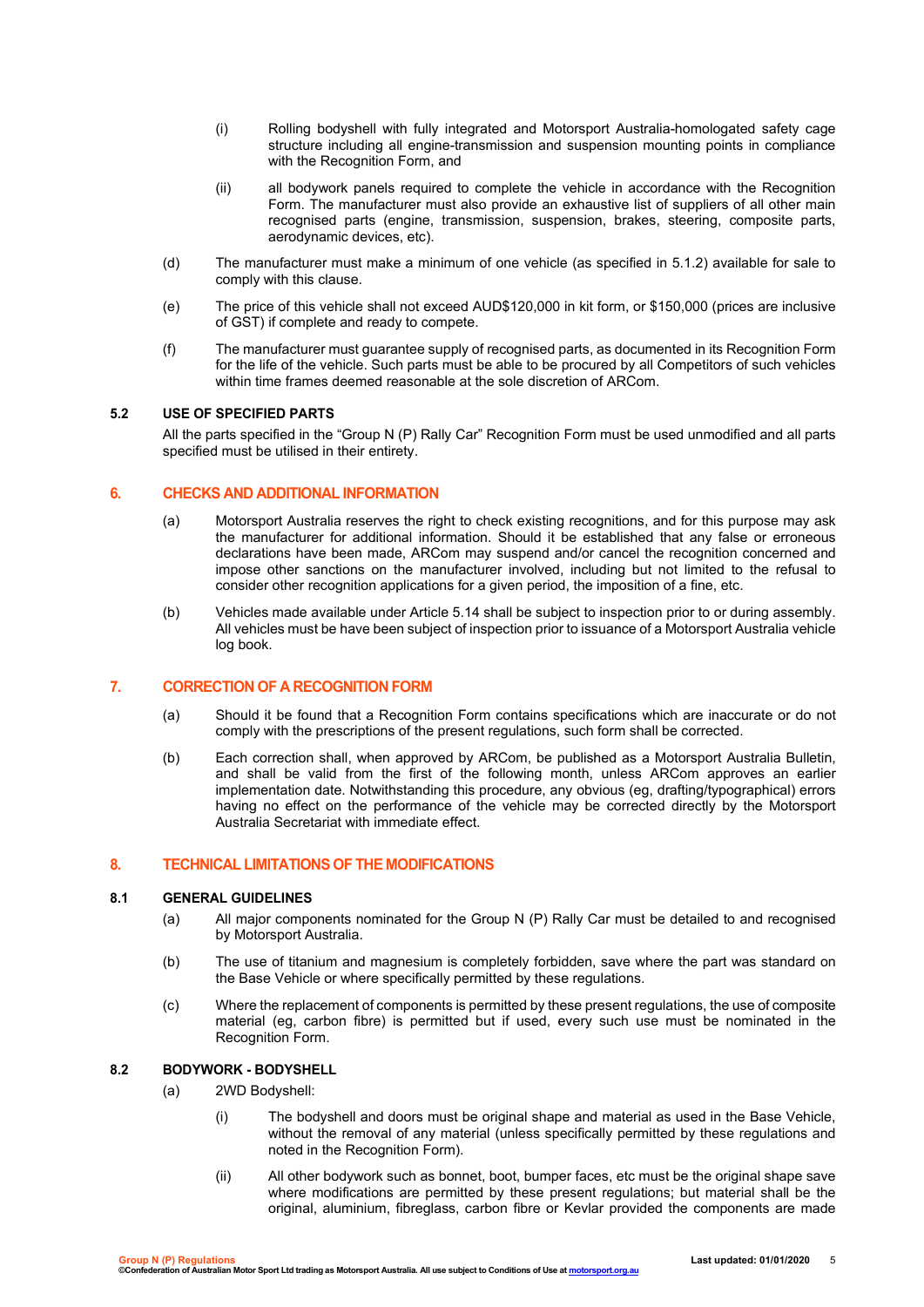available to all competitors by the manufacturer. In the case of carbon fibre or Kevlar, only one layer of fabric may be fixed to the visible face of the part.

- (b) 4WD Bodyshell:
	- (i) The bodyshell and bodywork panels must be original in every way, save where modifications are required and/or permitted below.
	- (ii) The absolute minimum of modification required to allow fitment of the authorised parts from the donor vehicle to the bodyshell is permitted, including the flaring of guards/wings. These modifications must be clearly detailed in the recognition form presented to ARCom. See 8.9
- (c) Aerodynamic Devices:
	- (i) All vehicles may be recognised with front and/or rear aerodynamic devices, which shall be deemed to be the "aero kit".
	- (ii) An aero kit may only be used if recognised for that vehicle by Motorsport Australia. If an aero kit is recognised, it must be fitted in its entirety at the start of each competition.
	- (iii) The aerodynamic device/s, front or rear, must comply with the following:
		- (A) Front aerodynamic device (2WD & 4WD): The front aerodynamic device may be manufactured from the original material, aluminium, fibreglass, carbon fibre or Kevlar provided the components are made available to all competitors by the manufacturer. In the case of carbon fibre or Kevlar, only one layer of fabric may be fixed to the visible face of the part.
	- (iv) The shape is of free design, subject to:
		- (A) no part being rearward of vertical plane passing through the axis of the front wheels;
		- (B) no part being lower than a horizontal plane passing through the lowest point of the door opening of the family of vehicle\*; and
		- (C) no part being forward of the foremost point of the front bumper of the base vehicle.
		- (D) The material of the bumper must remain unchanged (plastic remaining plastic, including composite materials).
		- (E) All safety elements allowing the absorption of impacts between the bumper and the chassis must be retained.
		- (F) The lower part of the front protective moulding may be detachable.
		- (G) No element of this detachable part may protrude beyond the upper part, when seen in vertical projection.

#### **NOTE:** Refer to Diagram 1

- (v) However, it is permitted to make openings in the parts situated between the bumper and the chassis, as described in the Recognition Form and for the sole purpose of installing any heat exchanger. In such case, the structural resistance of the parts which have been modified must be restored.
- (vi) One or more openings may be made in those areas of the bumper which are situated above the horizontal plane passing through the lowest point of the door opening of the family of vehicle, but the total horizontal projection of all additional openings in the bumper must be not exceed 2500cm2 or alternatively not exceed that of the base vehicle.
- (vii) Any openings made in the bumper must not affect the structural integrity of the bumper, or its attachment to the body.
- (viii) The free lower part of the front aerodynamic device must not protrude in relation to the upper part, when seen from a vertical projection.
- (ix) The total height of the protective moulding must not be reduced by more than 60mm when the detachable part is removed. The maximum height of this detachable part is 100mm. Refer diagram 2.
- (x) Two alternative detachable parts may be homologated as an integral part of the protective moulding. This part must not be adjustable and the rigidity of it and of its attachment must be at least equal that of the protective moulding.
- (xi) No detachable part may, under any circumstances, generate a new opening. Any opening in the surface of the protective moulding must in no case be modified, whatever its configuration.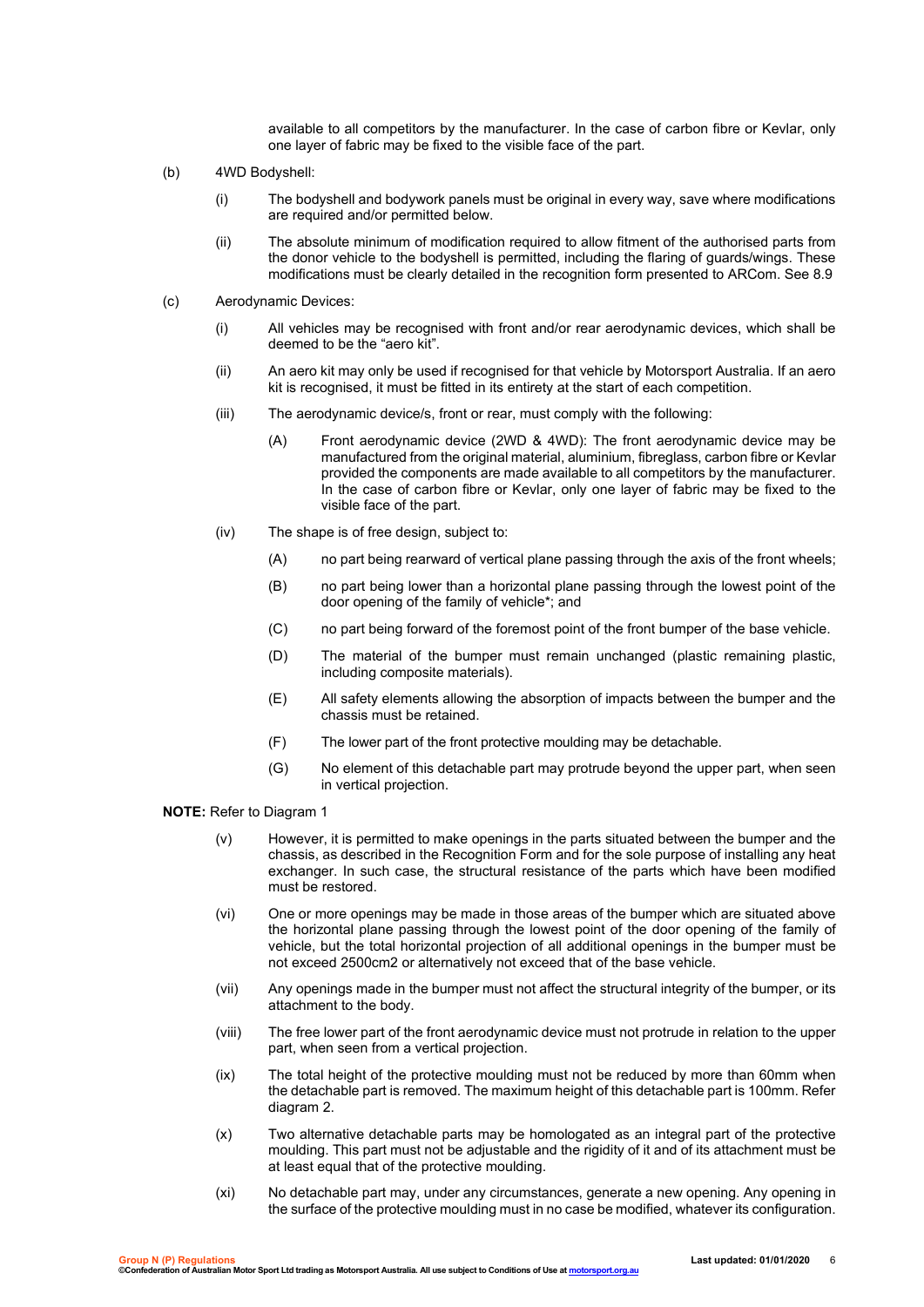- (d) Rear Aerodynamic Device:
	- (i) There rear aerodynamic device, should one be recognised, shall be of single plane/element design and shall not be adjustable from within the cockpit. Adjustments may be effected only with tools.
	- (ii) The rear aerodynamic device of vehicles which are of sedan type (ie, three volume) configuration shall comply with the dimensions outlined in 8.2.5(iii) and (iv) below. The rear aerodynamic device of vehicles which are of hatchback type (ie, two volume) configuration shall respect the same dimensions in 8.2.5(iii) and (iv) below, but at its top most point shall be not more than 25mm above the roof.
	- (iii) At its lateral extremities, the rear aerodynamic device must join the bodywork, and it must be entirely contained within the frontal projection of the car without its rear-view mirrors.
	- (iv) The material of construction for the rear aerodynamic device is free save that no carbon fibre, Kevlar or titanium may be used.
- (e) Rear Aerodynamic Device (2WD):

The rear aerodynamic device for 2WD Group N (P) Rally Cars shall fit within an imaginary box of the following dimensions:

| Width                                                                                              | 1360 mm maximum |
|----------------------------------------------------------------------------------------------------|-----------------|
| Height                                                                                             | 290 mm maximum  |
| Horizontal length of side plate at top                                                             | 190mm maximum   |
| Horizontal length of side plate at<br>base                                                         | 450mm maximum   |
| The base of the imaginary box shall be rectangular, with a maximum dimension<br>of 1360mm x 450mm. |                 |

#### **NOTE:** Refer Diagram 3

(f) Rear Aerodynamic Device (4WD):

The rear aerodynamic device for 4WD Group N (P) Rally Cars shall fit within an imaginary box of the following dimensions:

| Width                                                                                              | 1280mm maximum |
|----------------------------------------------------------------------------------------------------|----------------|
| Height                                                                                             | 200mm maximum  |
| Horizontal length of side plate at top 190mm maximum                                               |                |
| Horizontal length of side plate at<br>base                                                         | 350mm maximum  |
| The base of the imaginary box shall be rectangular, with a maximum dimension of<br>1280mm x 350mm. |                |

#### **NOTE:** Refer Diagram 4

(g) All Glass Areas:

Windscreens and door windows must be original and operational.

(h) Roof Vents:

Are permitted in accordance with Rule 11.15 of the regulations for PRC (refer "Rally/Road" in the Motorsport Australia Manual).

(i) Wheel Arch: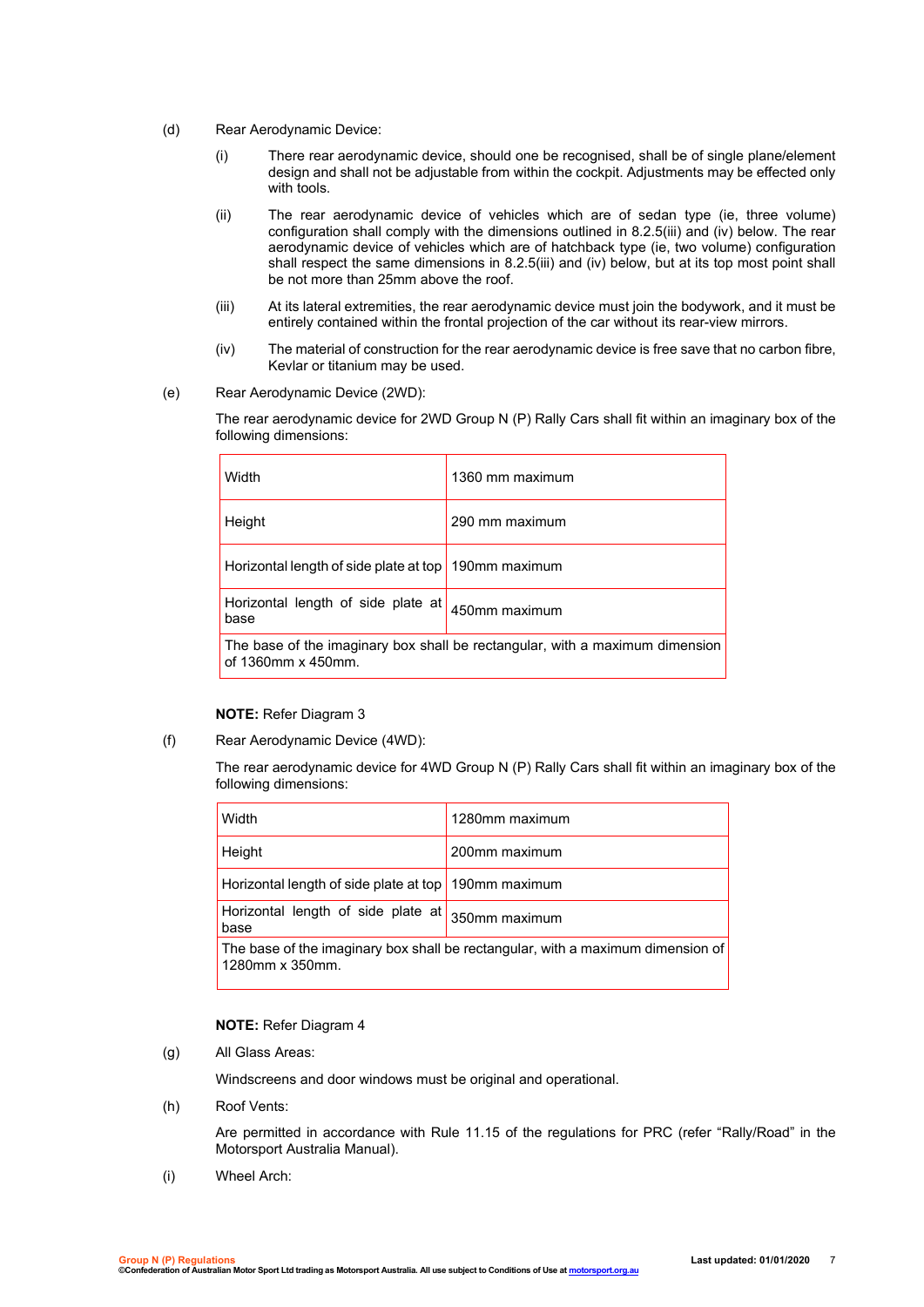Opening flares may be modified as necessary to cover the complete wheel after any wheel and track changes permitted within these rules are made, subject to being included in the Recognition Form.

(j) Alterations to the Floor Pan:

Front bulkhead (firewall) and inner wheel housing may be made, but only to the absolute minimum required to achieve the fitment of recognised engine, transmission and suspension components. The extent of these changes must be included in the draft Recognition Forms submitted to Motorsport Australia.

#### **8.3 BODYWORK**

- (a) Wings and bumpers (2WD):
	- (i) It is permitted to increase the width of the bodywork up to a maximum of 1770mm (measured at the level of the centre-line of the wheels). This increase may be obtained by means of an extension or a new part. The lateral part of the front and rear bumpers must follow the volume of the wing (eg, guard, fender). The making of new inner and outer wheel arches is authorised. The suspension housings, side members, any subframes and mounting points must remain in conformity with the regulations for Group 3C – Production Rally Cars (PRC).
	- (ii) Each original mounting point of the front subframe may be moved within a sphere of a maximum diameter of 100mm of its original location if this is made necessary through the modification of the tunnel.
	- (iii) Save where permitted under 8.2.5, only the lateral parts (ie, those parts which wrap around the side of the vehicle) of the front bumpers, which must follow the volume of the wing, may be modified. A new rear bumper may be recognised, if only its lateral parts are modified, the material remaining as original.
	- (iv) The material of the wings and wheel arches must remain original.
	- (v) These wings and wheel arches must not give rise to any additional aerodynamic effect.
	- (vi) The surface of the wings recognised must be continuous, with no air intakes or outlets.
- (b) Wheel arches/bulkheads (2WD):
	- (i) The wheel arches may be modified in order to house the permitted wheel/tyre combination.
	- (ii) The bulkhead separating the engine from the cockpit may be modified in order to allow the movement of the wheel, tyre and attached suspension components in their normal travel; a precise plan must be provided.
	- (iii) These wheel arches must be recognised in the Recognition Form, as must any cut-outs in the sheet metal, but the crossrails and side members must under no circumstances be modified or cut, other than as provided in the next sentence.
	- (iv) However, within the context of the freedom of the wheel arch, it is permitted to partially cut the upper side rail at the level of the wheel arch. This cut-out side rail must be reconstituted in such a way as to ensure that the resistance of the car in case of impact is at least equal to the original resistance. Grille-covered opening in the engine bonnet (2WD and 4WD): Any opening in the bonnet must be no larger than, and the same shape as the original opening in the bodywork of the donor vehicle or that of another Group N or Motorsport Australia recognised vehicle. In the opening made in the bonnet, it is permitted to add a plastic part serving as trim. The maximum vertical height of this trim in relation to the bonnet is 15mm. Rear doors: For four-/five-door models, localised modifications of the rear doors will be authorised to provide clearance for the movement of the wheel, tyre and attached suspension components in their normal travel.

#### **8.4 ENGINE COMPARTMENT**

- (a) The orientation of the engine may be changed between longitudinal and transverse or vice versa.
- (b) Only such modifications to the engine compartment are permitted as will enable installation of the engine / transmission recognised for that Group N (P) Rally Car. Such modifications must not weaken the structure of the original engine bay. Any required modifications shall be recognised in the Recognition Form:
- (c) Only such modifications to the front firewall are permitted as will enable installation of the engine / transmission recognised for that Group N (P) Rally Car. Such modifications must not weaken the structure of the original bulkhead/firewall. Any required modifications shall be recognised in the Recognition Form.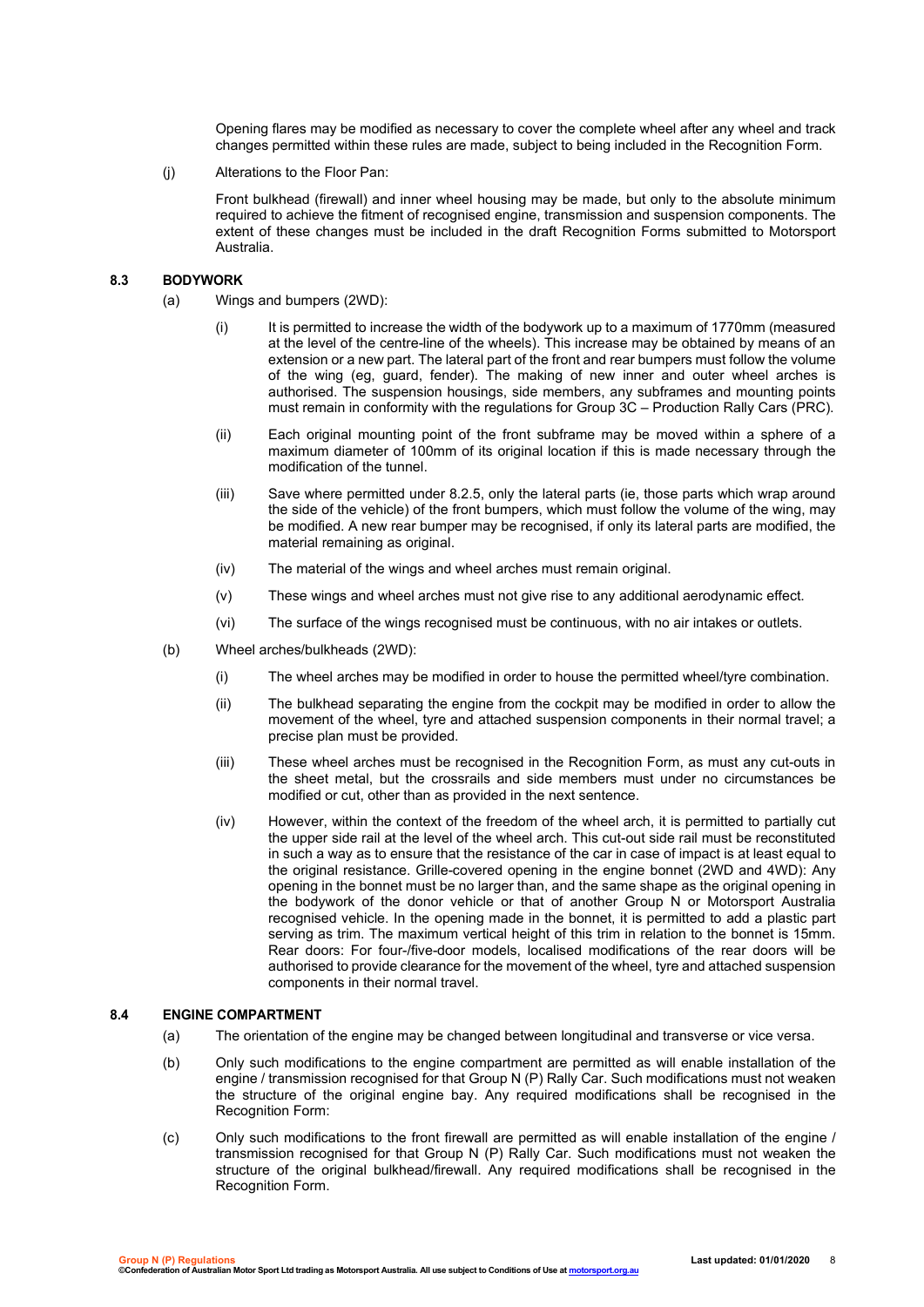#### **8.5 COCKPIT**

(a) Seats:

- (i) The front seats may be moved backwards but no part shall extend beyond the vertical plane defined by the front edge of the original rear seat.
- (ii) The datum point of each front seat shall be the seatback ignoring any headrest if fitted or, if a headrest is incorporated in the seat structure, by the rearmost point of the crew member's shoulders.
- (iii) The driver's and passenger's seats shall be replaced by others complying with the FIA 8855- 1999 or 8862-2009 standard only. The rear seats may be removed.
- (b) Fuel Tank:
	- (i) Should the fuel tank be installed in the boot, a fireproof and liquid-proof bulkhead must separate the cockpit from the fuel tank.
	- (ii) In the case of twin-volume cars where a fuel tank or elements of the fuel system are installed in the luggage compartment, it will be required to install a non-structural partition wall in transparent, non-flammable plastic between the cockpit and the tank arrangement. A fireproof and liquid-proof case must surround the fuel tank and its filler holes.
	- (iii) For three-volume cars, a fireproof and liquid-proof bulkhead must separate the cockpit from the fuel tank. Nevertheless, it is recommended that this liquid-proof bulkhead be replaced by a liquid-proof case as for twin-volume cars.
- (c) Dashboard:

The dashboard and the central console must remain original.

- (d) Doors Side Trim:
	- (i) It is permitted to remove the soundproofing material from the doors, provided that this does not modify the shape of the doors.
	- (ii) It is permitted to remove the trim from the doors together with the side protection bar in order to install a side protection panel which is made from composite materials, provided that replacement side protection material is installed.
	- (iii) In the case of a two-door car, the trim situated beneath the rear side windows may also be removed but must be replaced with panels made from composite material.
	- (iv) The minimum configuration of the door's side protection panel must comply with that shown in diagram 5.
	- (v) The minimum height of this panel must extend from the base of the door to within 75mm (or less) of the lowest extremity of the window opening in the door.
	- (vi) It is permitted to replace electric window winders with manual winders.
- (e) Floor:

Carpets are free and may thus be removed.

(f) Sound Proofing:

Other sound proofing materials and trim: Other padding materials, except for those mentioned under Articles 8.5 (d) (Doors) and 8.5 (c) (Dashboard) may be removed.

(g) Heating system:

The original heating system must be retained.

(h) Air conditioning:

May be added or removed.

- (i) Steering Wheel:
	- (i) Free; the anti-theft device and air bag (if fitted) may be removed.
	- (ii) Vehicles may be either left- or right-hand drive, regardless of the arrangement depicted in the Recognition Form. It is encouraged that vehicles be left hand drive.
- (j) Safety Cage: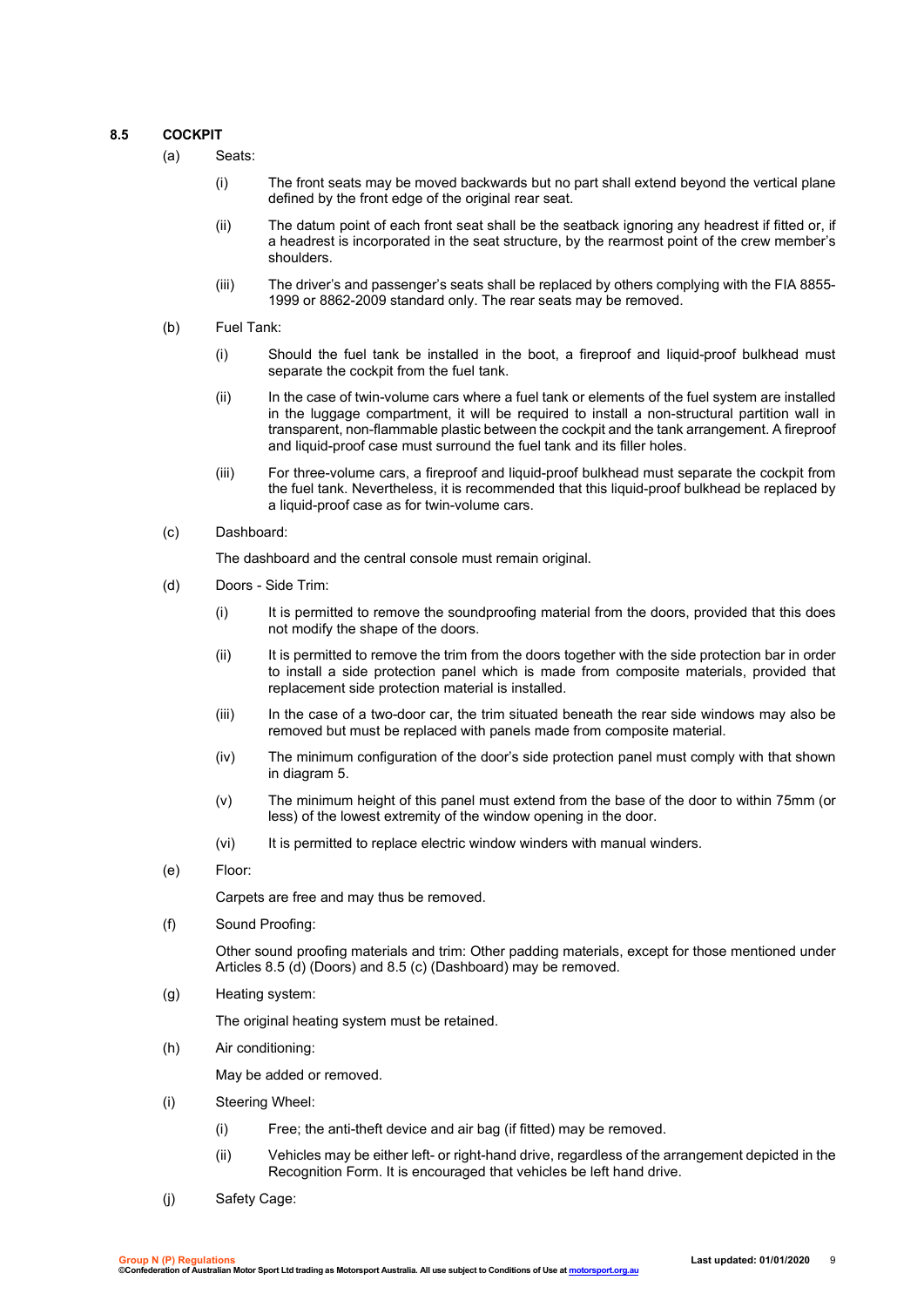- (i) A safety cage structure shall be fitted and must comply with FIA Group N specifications. The Motorsport Australia homologated safety cage structure design for each vehicle shall be included in the Recognition Form.
- (k) In a two volume car, any removable rear window shelf may be removed.
- (l) Air Pipes:
	- Air pipes may only pass into the cockpit if these serve only as ventilation of the cockpit.
- (m) Additional Accessories:
	- (i) Subject to 8.5 (g) above, all internal accessories which have no influence on the car's behaviour are allowed, for example equipment which improves the aesthetics or comfort of the car interior (lighting, heating, radio etc.).
	- (ii) In no case may these accessories increase the engine power or influence the steering, transmission, brakes, or road holding even in an indirect fashion.
	- (iii) All controls must retain the role laid down for them by the vehicle manufacturer.
	- (iv) Controls may be adapted to facilitate their use and accessibility, for example a longer handbrake lever, an additional flange on the brake pedal etc.
	- (v) The following modifications are permitted:
		- (A) Measuring instruments such as speedometers etc may be installed or replaced, and possibly have different functions.
		- (B) Such installations must not involve any increased exposure to danger for competing crews or have any direct influence on the performance of the vehicle.
		- (C) However, the speedometer may not be removed, if the Supplementary Regulations of the event or civil regulations prevent this.
		- (D) The horn may be changed or an additional one added, the controls of which may be placed within reach of the passenger.
		- (E) Circuit breakers and electrical controls fitted to the steering column may be freely changed vis-à-vis their use, position, or number in the case of additional accessories.
		- (F) A hydraulic hand brake is not permitted. However, this may be reviewed should an FIA Group N two-litre 4WD supercharged model be homologated with such a hand brake.
		- (G) Additional compartments may be added to the glove compartment and additional pockets in the doors provided they use the original panels.
		- (H) Insulating material may be added to the existing bulkhead to protect the passengers from fire, heat and/or fluids.
- (n) Spare Wheel:

A spare wheel/s is compulsory. The spare wheel must be securely fixed, and may not be installed in the space reserved for the occupants of the vehicle. No exterior modification of the bodywork must result from this installation.

(o) Harnesses:

All vehicles must be fitted with a Type A safety harness for each occupant in compliance with FIA standard 8853/98 or 8854/98.

#### **8.6 GROUP N (P) 2WD ENGINE AND TRANSMISSION**

- (a) Engine:
	- (i) The engine block and cylinder head/s must be from a family of car produced by the manufacturer.
	- (ii) The maximum engine capacity shall be 6.0 litres, inclusive of relevant rotary engine and/or supercharging equivalence factors.

**NOTE:** the term supercharged/ing includes turbocharging under Motorsport Australia and FIA regulations.

(b) All other engine parts and/or modifications are free, subject to 8.1.(a) and the following: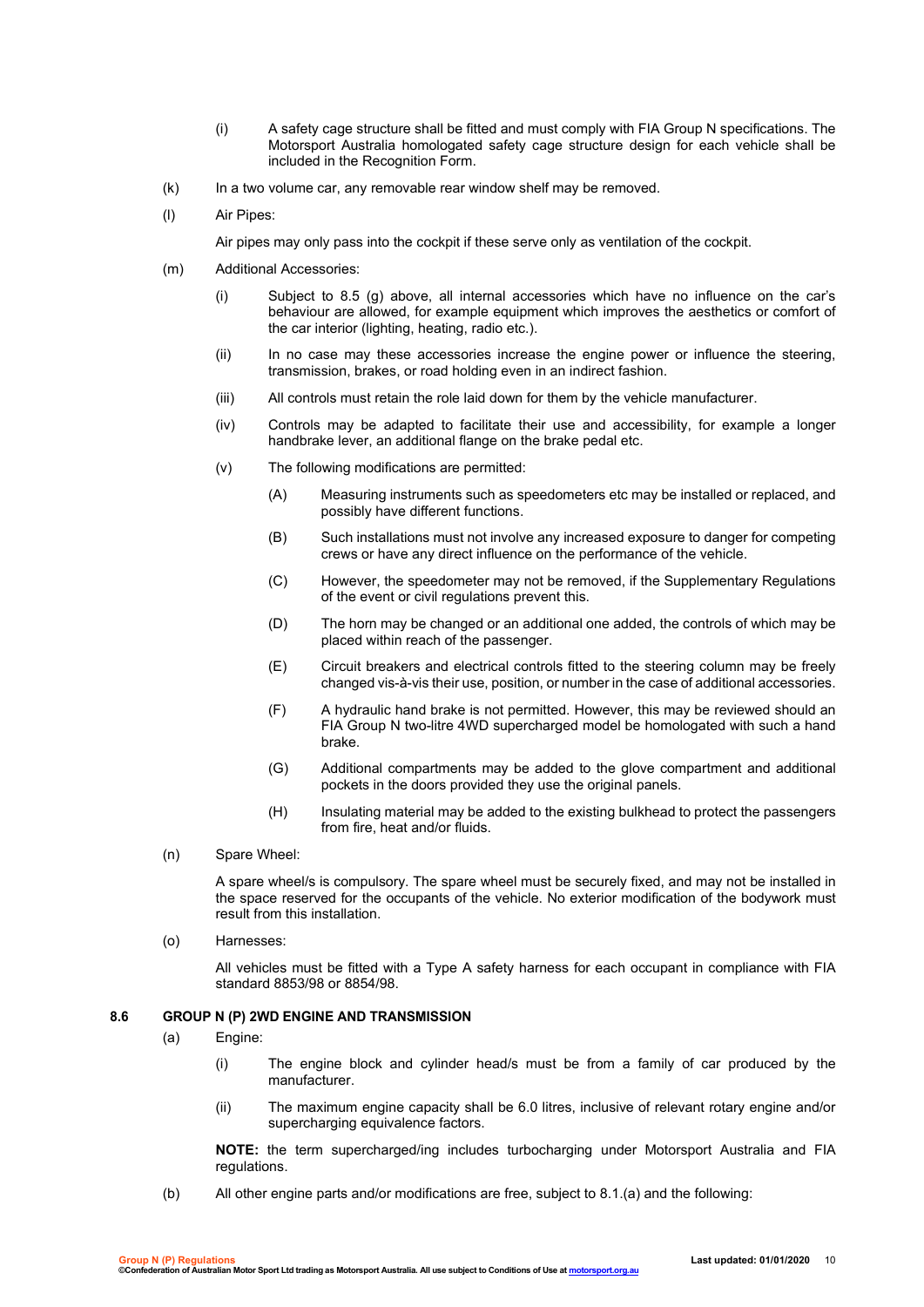- (i) The maximum number of cylinders must be the same as fitted to the vehicle model by the manufacturer.
- (ii) The number and location of camshafts and valves must be the same as the number and location fitted to the recognised engine. The profile of the camshaft/s is free.
- (iii) Natural induction or supercharging is permitted.
- (c) In case of supercharging, the nominal cylinder capacity shall be multiplied by 1.7 and the car ill pass into the class corresponding to the equivalent volume thus obtained. The car shall be treated in all respects as if its cylinder capacity thus increased were its real capacity class.
- (d) Any supercharged engine must be fitted with a restrictor as specified below:
	- (i) All the air necessary for feeding the engine must pass through a restrictor which must respect the following:
		- (A) The maximum internal diameter of the restrictor shall be 36mm and this diameter shall be maintained for a minimum distance of 3mm measured downstream of a plane perpendicular to the rotational axis situated at a maximum of 50mm upstream of a plane passing through the most upstream extremities of the wheel blades (see diagram 6).
		- (B) This diameter must be complied with, regardless of the temperature conditions.
		- (C) The external diameter of the restrictor at its narrowest point must be less than 42mm, and must be maintained over a distance of 5mm to each side.
		- (D) The mounting of the restrictor on to the turbocharger must be carried out in such a way that two screws have to be entirely removed from the body of the compressor, or from the restrictor, in order to detach the restrictor from the compressor.
		- (E) Attachment by means of a needle screw is not permitted.
		- (F) For the installation of this restrictor, it is permitted to remove material from the compressor housing, and to add material, for the sole purpose of attaching the restrictor on to the compressor housing.
		- (G) The heads of the screws must be pierced so that they can be sealed.
		- (H) The restrictor must be made from a single homogeneous piece of material and, in addition to the airflow control orifice, maybe pierced solely for the purpose of mounting and sealing, which must be carried out between the mounting screws, between the restrictor (or the restrictor/ compressor housing attachment), the compressor housing (or the housing/flange attachment) and the turbine housing (or the housing/flange attachment). Refer diagram 6.
	- (ii) Supercharging boost pressure is free.
- (e) Supercharger:

Where fitted, there shall be one single supercharger, with single stage compression and expansion, and must not have variable pitch nor variable geometry. The supercharger must not exceed the impeller and turbine wheel dimensions specified in the following diagram. The supercharger shall be specified in the Recognition Form.



#### (f) Intercooler:

Any intercooler shall be specified in the Recognition Form.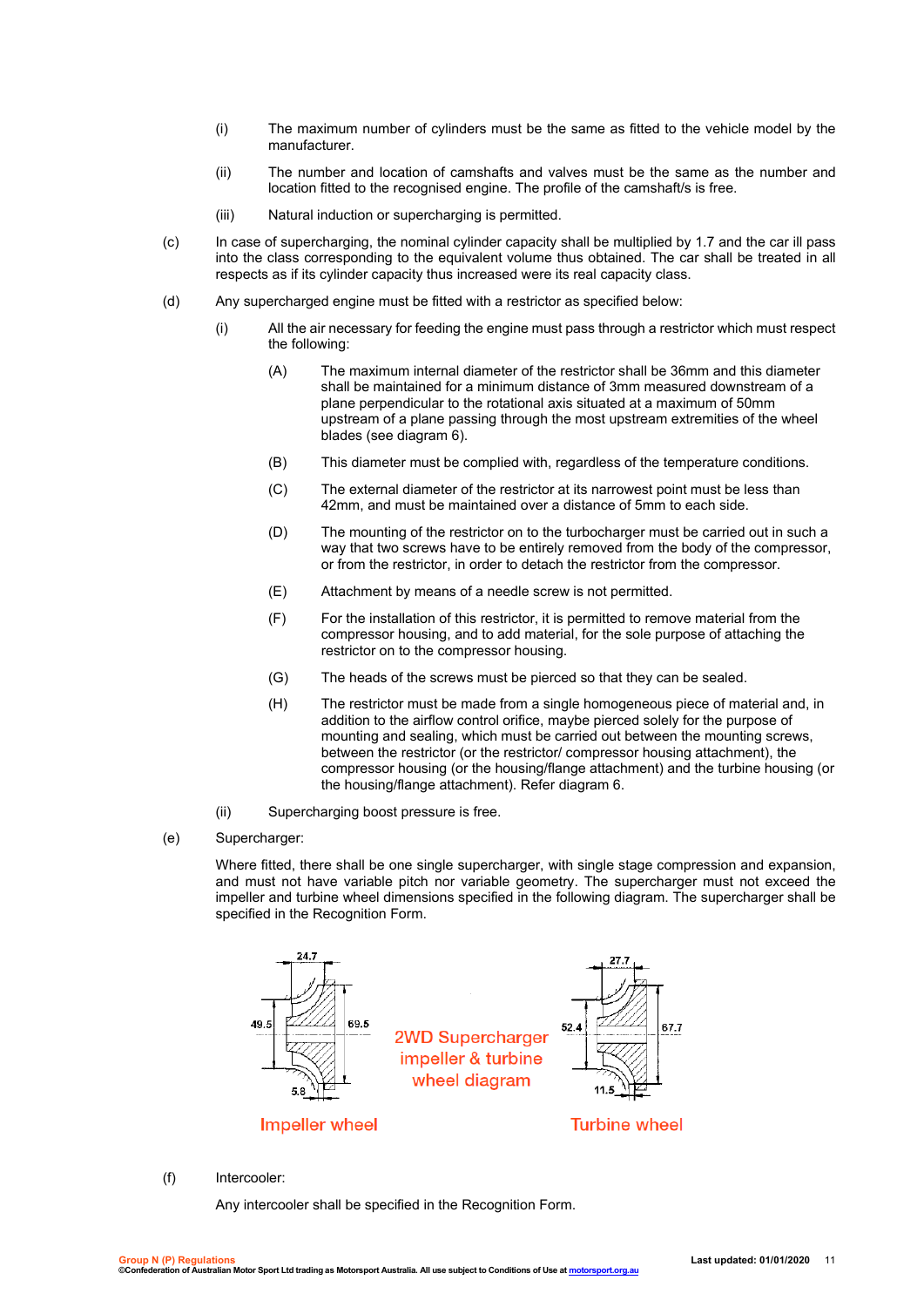(g) Water Injection and Spraying:

The spraying of water onto the intercooler is free, as is water injection into the intercooler and/or the intake manifold. Any such arrangements shall be specified on the Recognition Form along with the water reservoir position and capacity.

(h) Air Injection:

Injecting air into the exhaust manifold is permitted for supercharged engines only.

(i) Intake Manifolds:

Intake manifold/s are free except that variable geometry is prohibited unless fitted as original equipment on the recognised engine. If variable geometry is fitted to the inlet manifold, it may be disconnected or otherwise rendered inoperative.

(j) Exhaust Manifolds:

Exhaust Manifolds are free.

(k) Cylinder Head Cover:

If, and only if, the recognised engine is fitted with a cylinder head cover of plastic or composite material, it is permitted to replace the cover by another made entirely from aluminium alloy, subject to any such replacement being identical in shape and not inferior in weight to the original cover.

(l) Bearing Sizes:

The make and material of engine bearings are free, however, they must be of the original type and dimensions.

(m) Connecting Rods:

Free, subject to being within 10% of the original weight.

(n) Valve Timing and Valve Lift:

Variable valve timing and valve lift systems are prohibited, unless fitted as original equipment to the engine in question. If variable valve timing and/or valve lift mechanism is fitted to the engine, it may be disconnected or otherwise rendered inoperative.

(o) Cooling:

The position and size of the radiator may be modified from that fitted to the base vehicle and shall be noted on the Recognition Form.

(p) Injection/Carburettors:

The fuel injection system or carburettor/s are free. A carburettor may thus be changed for another or for an injection system; a monopoint injection system may be changed for multipoint injection, or vice versa. Injectors mounted on the cylinder head in the original model may be moved by recognition of the manifolds. Only the injection/carburettor system outlined on the Recognition Form may be used.

(q) Lubrication:

Lubrication by dry sump is forbidden. The oil pump must be a single stage pump. Both the suction aperture and the oil sump filter must be fixed below the axis of the crankshaft when the engine is in the position in which it is mounted in the car.

- (r) Transmission:
	- (i) The source of the transmission is free. The transmission must be recognised by Motorsport Australia and noted in the Recognition Form. The transmission is limited to six forward speeds plus reverse.
	- (ii) In considering the recognition of a transmission, Motorsport Australia will require costings of the parts proposed to be used in the transmission. At its sole discretion, Motorsport Australia may deem a transmission to be too costly to be compatible with the philosophy of the category.
	- (iii) Transmission casings may not be manufactured from magnesium. Sequential shift gearboxes are permitted. Gear ratios are free.
	- (iv) The flywheel and clutch assembly are free provided the clutch does not use any carbon fibre or titanium parts.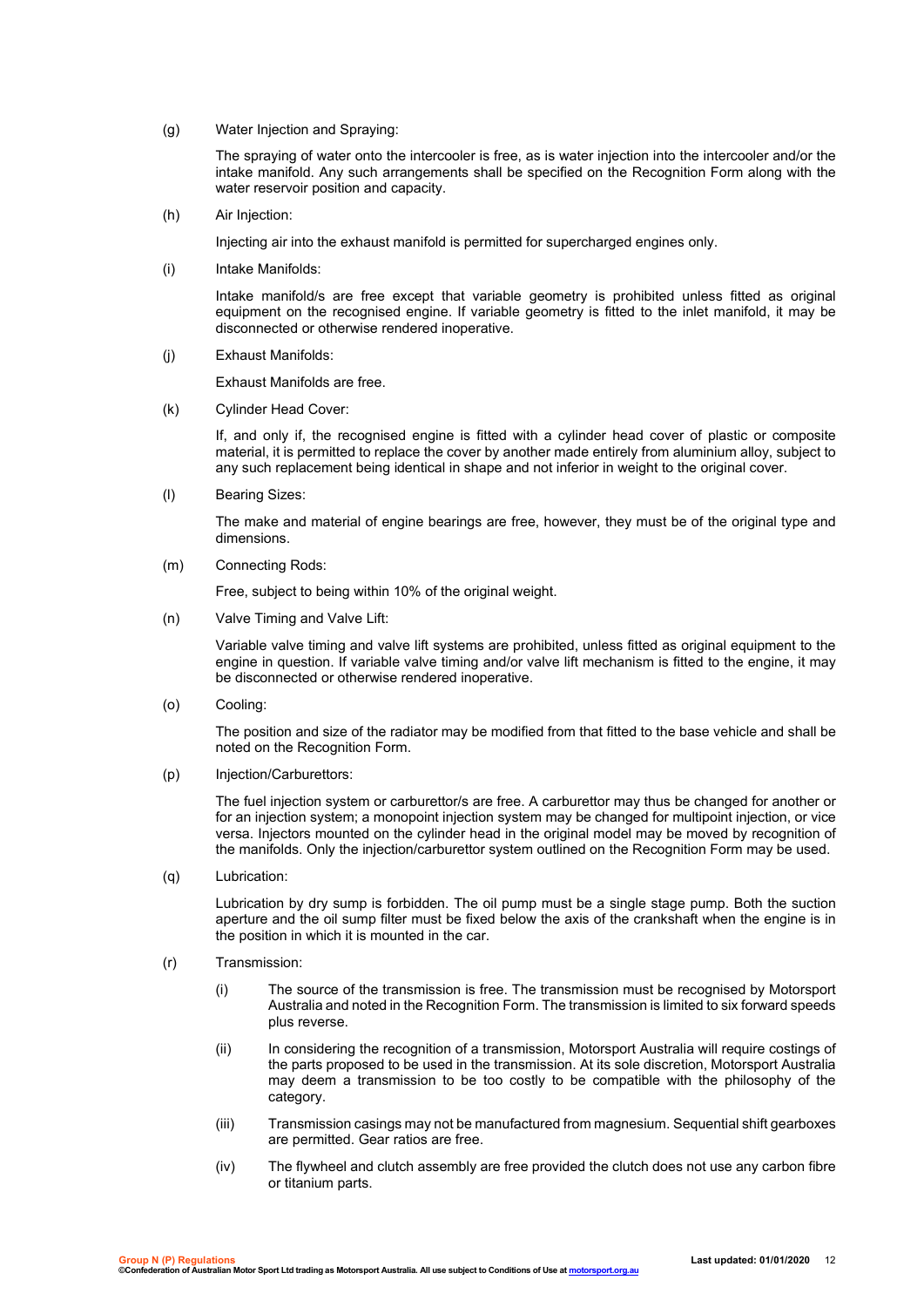- (v) Save for the above, the transmission, including gearbox, transfer case, differential, drive shafts, tailshafts and joints are free, provided their operation is not made active by way of hydraulic and/or electric controls.
- (vi) It is permitted to change the location of the driven axle from front to rear, or vice versa.

#### **8.7 GROUP N (P) 4WD ENGINE & TRANSMISSION**

- (a) Eligible engines and transmissions:
	- (i) Manufacturers may select an engine and transmission for recognition from one of the following options:
		- (A) Option 1:

Select any engine of 2000cm3 maximum swept volume in their range and then source parts from any of the manufacturer's own family of cars from around the world (must be of the same brand) to convert the vehicle into a Group N (P) 4WD Rally Car. Components in compliance with Articles 8.6.3 and 8.6.4 may be used. Recognised components shall be specified on the Recognition Form.

Any manufacturer wishing to pursue this option is required to submit a written proposal to Motorsport Australia for approval prior to commencement of the build project.

(B) Option 2:

Select any engine of 2000cm3 maximum swept volume in their range and then select a transmission in total (the drive-train less the engine) from an FIA-homologated twolitre 4WD supercharged Group N vehicle (e.g., Subaru WRX or Mitsubishi Evo). Components in compliance with Articles 8.6.3 and 8.6.4 may be used. All recognised components shall be specified on the Recognition Form.

(C) Option 3:

Select a complete engine of 2000cm3 maximum swept volume and transmission (ie, a complete drive-train) from an FIA-homologated two-litre 4WD supercharged Group N vehicle. Components in compliance with Article 8.6.2 of these present regulations and where not in conflict, 8.6.3, may be used. All recognised components shall be specified on the Recognition Form.

- (D) The following items must be the same size as fitted by the manufacturer of the selected donor vehicle when utilising Option 3, or otherwise be no greater than the size fitted to any vehicle with a current or previous Group N homologation:
	- (I) Front engine exhaust pipe, from turbo housing to the first joint.
	- (II) The internal sizes of the throttle body and butterfly.
	- (III) Intercooler pipes internal diameter.
- (b) Components
	- (i) For Option 3, the following unmodified and complete components from the chosen donor vehicle must be utilised:
		- (A) The turbocharger complete, including the wastegate actuator and the exhaust housing.
		- (B) Intercooler radiator.
		- (C) Air intake system complete including hoses, airbox, and filter. It must retain original air intake system, or the intake pipe size shall be no greater in length (from the throttle plate/butterfly to air filter) or diameter than that of the donor. If this is not practicable an alternative configuration must be approved by ARCom and included on the Recognition Form.
		- (D) Engine oil cooler.
		- (E) Clutch pressure plate.
		- (F) The actual ratios of the gearbox and differentials must be the same as the selected donor vehicle. The gears may be aftermarket parts provided they fit into the unmodified original housing in accordance with the current Group N regulations.
		- (G) Blow off valves must be as homologated on the donor vehicle.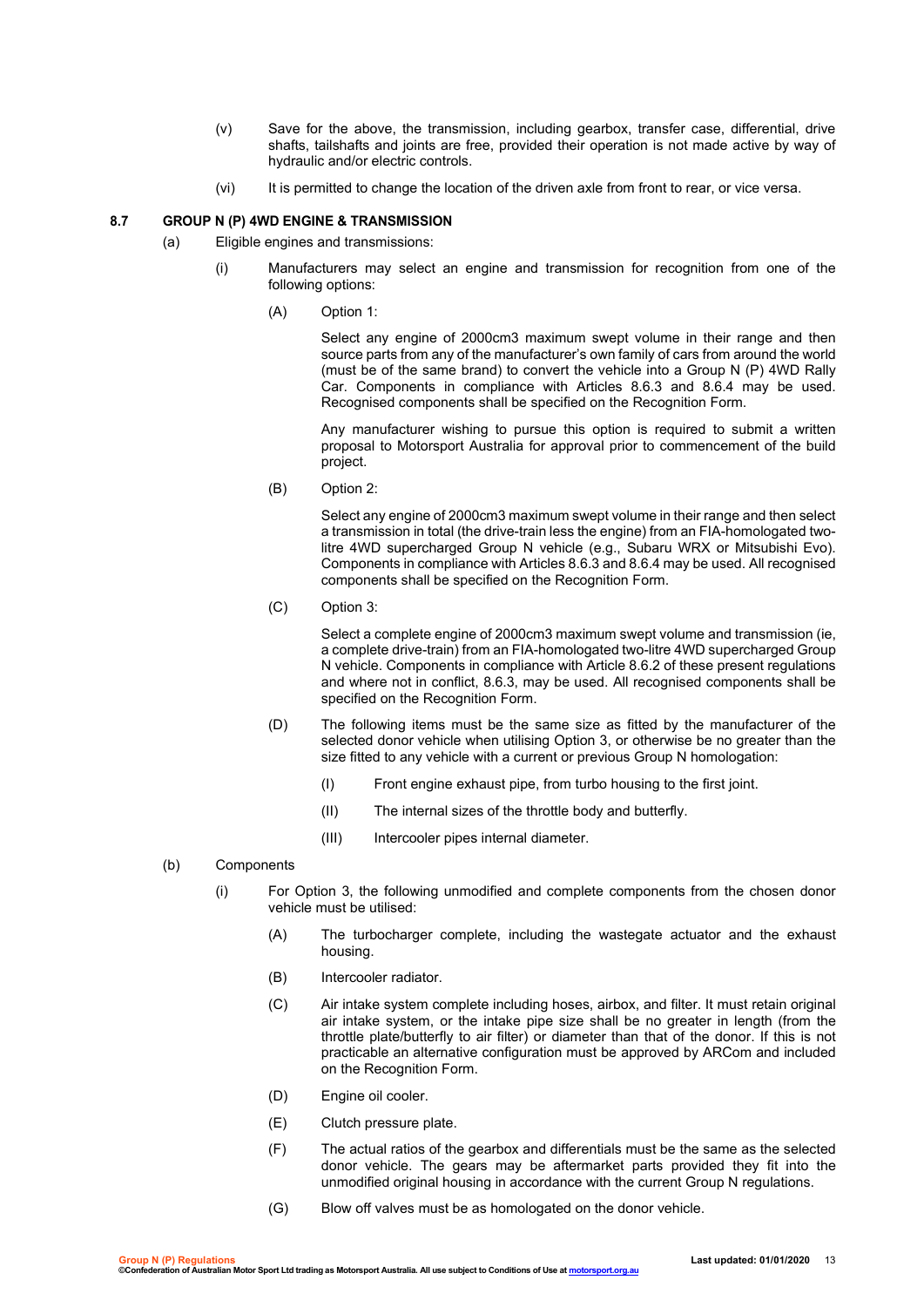- (H) Throttle body/ies.
- (I) Exhaust manifolds.

**NOTE:** All the parts used to build the Group N (P) Rally Car must be from the same donor vehicle selected (e.g., Subaru or Mitsubishi). It is not permitted to utilise components from other than the selected donor vehicle, nor is it permitted to utilise parts from more than one homologated version of the donor vehicle; e.g., if the donor vehicle is a Mitsubishi Lancer Evo VI, only parts homologated for an Evo VI are permitted.

- (ii) The term supercharged/ing includes turbocharging under Motorsport Australia and FIA regulations.
- (c) Engine Specifications:
	- (i) On any vehicle utilising an engine from a donor vehicle (eg, Subaru or Mitsubishi) that engine must comply in all respects with FIA Group N specifications, save where specifically amended by these regulations.
	- (ii) Any engines which are not from a Group N-homologated donor vehicle must comply with the following:
	- (iii) The engine block and cylinder head/s must be from a production vehicle of the vehicle manufacturer.
	- (iv) The maximum swept volume of the engine shall be 2000cm3.
	- (v) In the case of supercharging, the nominal cylinder capacity shall be multiplied by 1.7 and the car will pass into the class corresponding to the equivalent volume thus obtained. The car shall be treated in all respects as if its cylinder capacity thus increased were its real capacity.
	- (vi) All other engine parts and/or modifications are free, subject to 8.1.1 and the following:
	- (vii) The maximum number of cylinders must be the same as fitted to the vehicle model by the manufacturer.
	- (viii) The number of camshafts and valves must be the same as the number and location fitted to the vehicle model. The camshaft profile/s must be specified on the Recognition Form.
	- (ix) Induction may be natural or forced.
	- (x) Any supercharged engine must be fitted with a restrictor as specified below:
	- (xi) All the air necessary for feeding the engine must pass through this restrictor which must respect the following:
		- (A) The maximum internal diameter of the restrictor will be 33mm and this diameter shall be maintained for a minimum distance of 3mm measured downstream of a plane perpendicular to the rotational axis situated at a maximum of 50mm upstream of a plane passing through the most upstream extremities of the wheel blades (see diagram 6).
		- (B) This diameter must be complied with, regardless of the temperature conditions.
		- (C) The external diameter of the restrictor at its narrowest point must be less than 38mm, and must be maintained over a distance of 5mm to each side. The mounting of the restrictor onto the turbocharger must be carried out in such a way that two screws have to be entirely removed from the body of the compressor, or from the restrictor, in order to detach the restrictor from the compressor.
		- (D) Attachment by means of a needle screw is not authorised.
		- (E) For the installation of this restrictor, it is permitted to remove material from the compressor housing, and to add it, for the sole purpose of attaching the restrictor onto the compressor housing.
		- (F) The heads of the screws must be pierced so that they can be sealed.
		- (G) The restrictor must be made from a single material and, in addition to the airflow control orifice, may be pierced solely for the purpose of mounting and sealing, which must be carried out between the mounting screws, between the restrictor (or the restrictor/compressor housing attachment), the compressor housing (or the housing/flange attachment) and the turbine housing (or the housing/flange attachment). Refer diagram 6.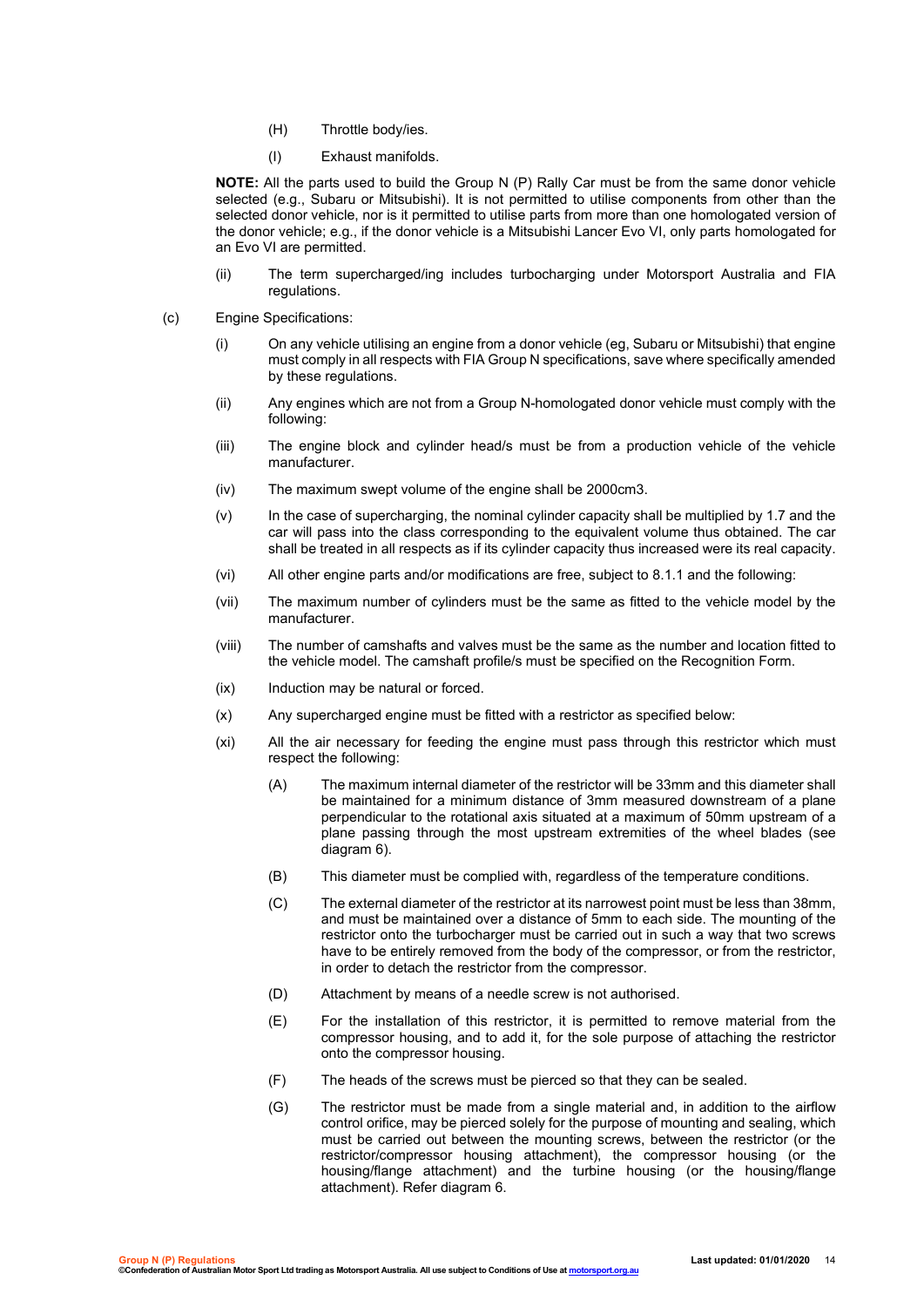(d) Turbocharger:

There must be one single turbocharger, with single stage compression and expansion, which may not have variable pitch nor variable geometry. For vehicles not utilising donor vehicle components, the turbocharger must be of the same type as one homologated by the FIA for a Group N vehicle. The turbocharger will be specified in the Recognition Form.

(e) Intercooler:

As specified in the Recognition Form.

(f) Water Injection and Spraying:

The spraying of the intercooler with water is permissible. The number of sprays, injectors and the size of the water reservoir shall be no greater than that homologated on a Group N vehicle. Water injection in the intercooler and/or the intake manifold is permitted if fitted to the base vehicle or the donor vehicle. This is to be specified on the recognition form along with the water reservoir position and capacity.

(g) Air injection:

Injecting air into the exhaust manifold is authorised for supercharged vehicles only.

(h) Intake Manifolds:

Intake manifolds with variable geometry are prohibited, unless fitted as original equipment to the engine in question, but are otherwise free. If variable geometry mechanism is fitted it may be disconnected or rendered inoperative. If the OE manifold is replaced, then variable geometry is not permitted.

(i) Exhaust Manifolds:

Exhaust Manifolds are free, save where the engine is available to the public in supercharged form from the engine manufacturer, in which case the exhaust manifold as normally sold to the public must be utilised. The precise specifications (including pipe diameter & lengths) and drawings of any exhaust manifold not from the donor manufacturer must be recorded in the Recognition Form.

(j) Cylinder Head Cover:

If, and only if, the selected engine is fitted with a cylinder head cover of plastic or composite material, it is permitted to replace the cover by another made entirely from aluminium alloy, subject to any such replacement being identical in shape and not inferior in weight to the original cover.

(k) Bearing Sizes:

The make and material of engine bearings are free, however, they must be of the original type and dimensions.

(l) Connecting Rod:

Subject to the connecting rod being not less than 10% of the weight of an homologated Group N twolitre supercharged 4WD connecting rod, the connecting rod being manufactured of steel, and save where the engine is available in supercharged form where the original connecting rods must be utilised, connecting rods are otherwise free.

(m) Valve Timing and Valve Lift:

Variable valve timing systems are prohibited, unless fitted as original equipment to the engine in question. If fitted, such mechanisms may be disconnected or rendered inoperative.

(n) Cooling:

The position and size of the radiator may be modified from that fitted to the base vehicle and if so shall be noted on the Recognition Form, but its capacity must not exceed that of any Group N two-litre supercharged 4WD donor vehicle.

(o) Induction System:

All vehicles must be fuel injected and be fitted with a single fuel injector per cylinder. Injectors mounted on the cylinder head in the original engine may be moved by recognition of the intake manifold outlined in (i) above. Only the injection system specified on the Recognition Form may be used.

- (p) Lubrication:
	- (i) Lubrication by dry sump is forbidden.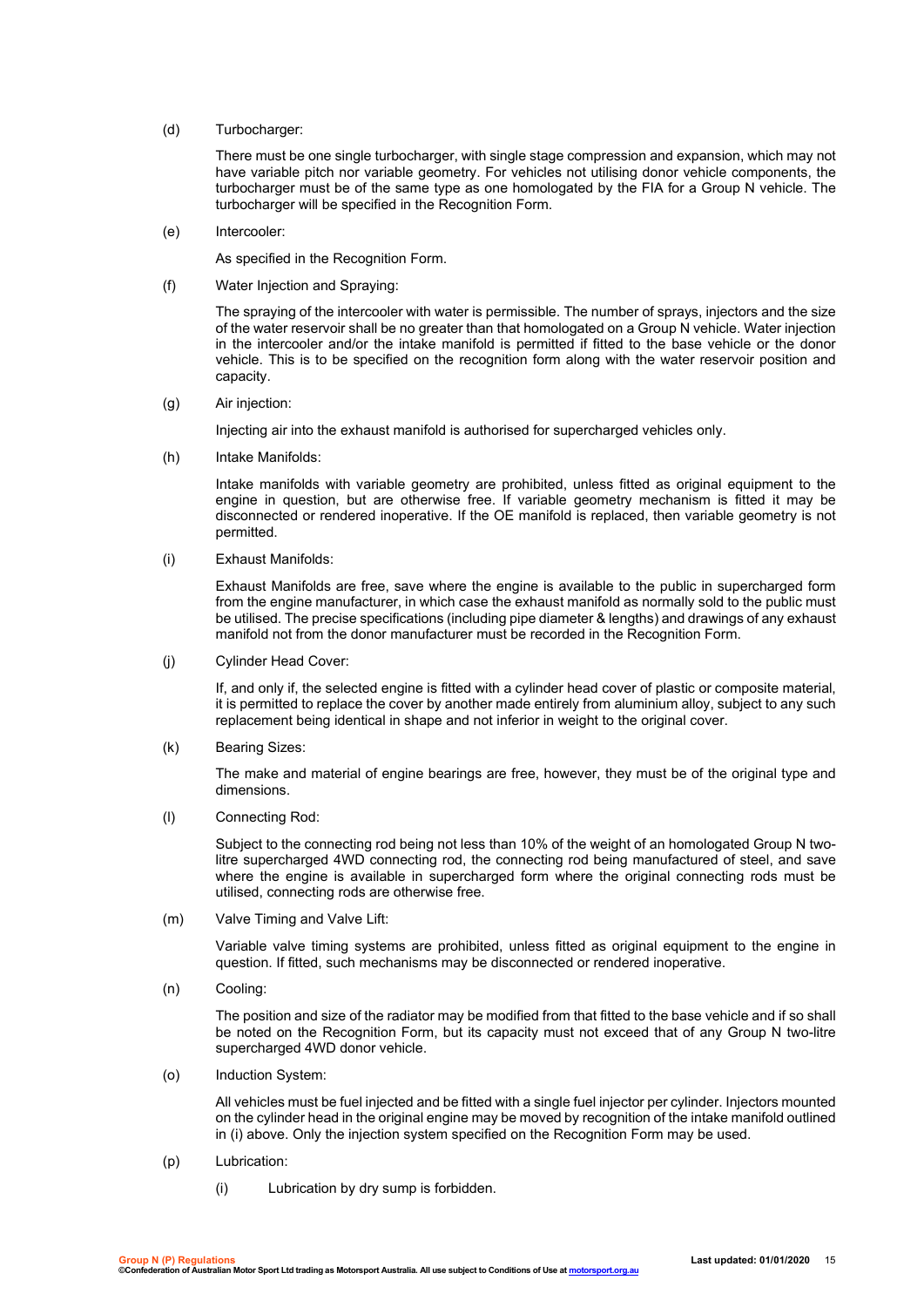- (ii) The oil pump must be a single stage pump. Both the suction aperture and the oil sump filter must be fixed below the axis of the crankshaft as the engine is mounted in the car. The fitting of baffles in the oil sump is authorised.
- (q) Transmission:
	- (i) All the transmission parts designed for the transformation from two-wheel drive to four-wheel drive, allowing the modification of the Group N (P) model considered, shall be specified on the Recognition Form.
	- (ii) For Option 1 and 2, gearbox and differential ratios must be the same as a single currently or previously-homologated two-litre, 4WD, supercharged Group N model. The gears may be aftermarket parts, the number of teeth on the gears is free.
	- (iii) In order to be able to mount these transmission parts, it is permitted to modify the bodyshell in accordance with diagram 7.
	- (iv) Mounting of the longitudinal transmission shaft by a maximum of two bearings attached to the chassis is permitted.
	- (v) The rear axle must be mounted onto the subframe as described at below.

#### **8.8 SUSPENSION**

(a) Track

Maximum track width increase is 60mm over the base vehicle or, if this is unable to be met, then the track shall be not more than 1520mm.

(b) Wheel Base:

The wheel base shall be within ±2.5% of that of the base vehicle.

- (c) Front Suspension:
- (d) The original design type of suspension must be retained (MacPherson strut, upper and lower arms etc), or alternatively it is permissible to fit a MacPherson strut suspension system, utilising parts bin components from the manufacturer of the vehicle. For Group N (P) Rally Cars subject of a log book issued prior to 31 December 2007 utilising MacPherson struts, the use of bearings with linear guidance is allowed.
- (e) Rear Suspension:
	- (i) The type of rear suspension of the Group N (P) Rally Car must be one of the following:

| 1.  | MacPherson strut                  |  |
|-----|-----------------------------------|--|
| 2.  | Trailing arm                      |  |
| 3.  | That of the recognised base model |  |
| 4.7 | That of the donor vehicle         |  |

- (ii) For Group N (P) Rally Cars subject of a log book issued prior to 31st December 2007 utilising MacPherson struts, the use of bearings with linear guidance is allowed. If different from the donor vehicle or recognised base model, items one or two must be sourced from the base manufacturer's parts bin.
- (iii) Only one shock absorber is authorised per rear wheel.
- $(iv)$  It is permitted to modify the side members within the area authorised by diagram 7: 400 x 200mm in relation to the centre line of the rear wheels.
- (f) Anti-Sway/Anti-Roll Bars:
	- (i) 2WD Group N (P) Rally Cars:
		- (A) The front and rear anti-sway bar specifications shall be recorded in the Recognition Form. Each anti-sway bar shall be manufactured from steel. The maximum diameters shall be 24mm front and 22mm rear.
		- (B) It is permissible for the anti-sway bars to incorporate provisions for adjustment of their effective stiffness. The anti-sway bar shall not be adjustable from the cockpit.
	- (ii) 4WD Group N (P) Rally Cars: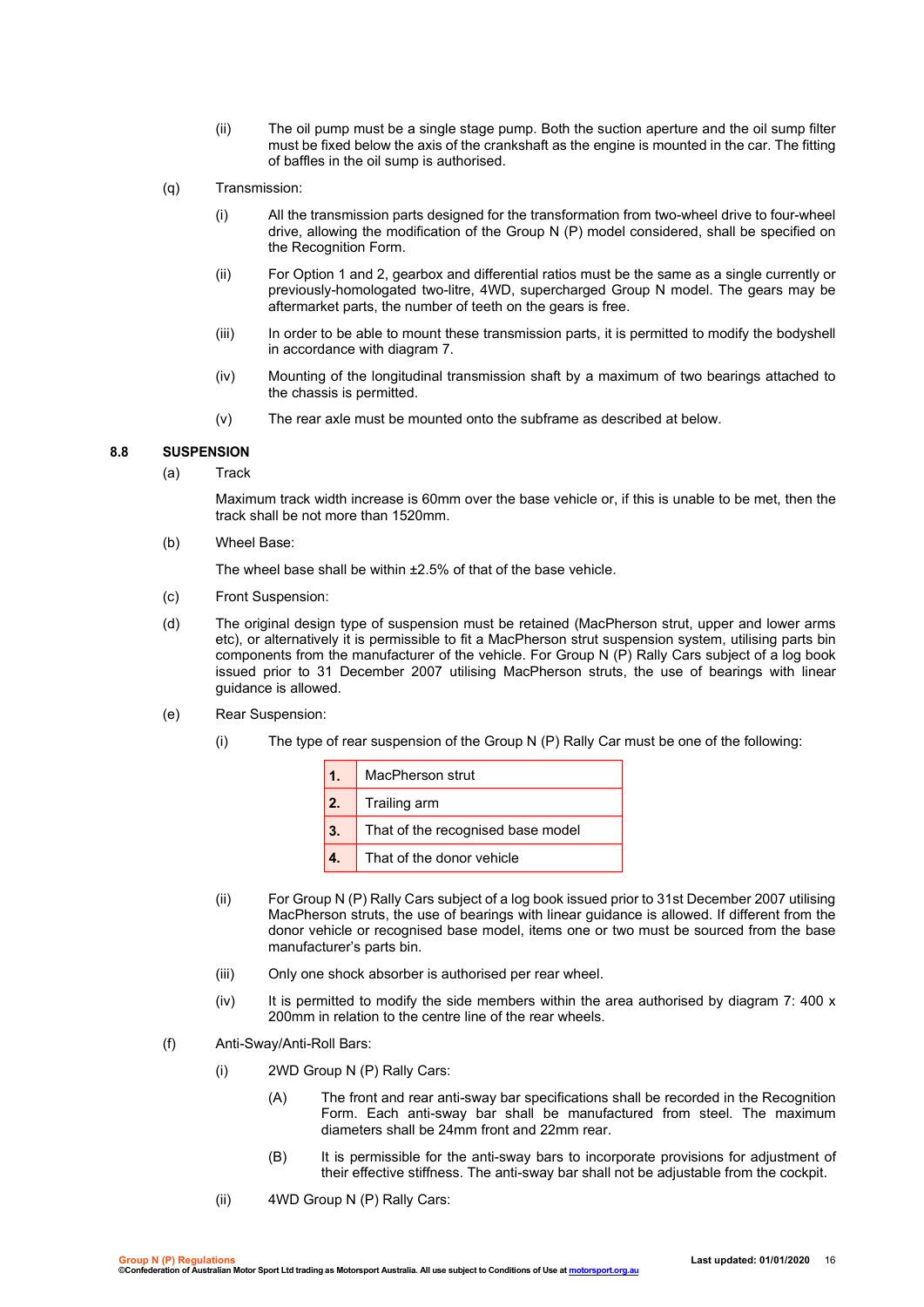- (A) The front and rear anti-sway bar specifications shall be recorded in the Recognition Form. Each anti-sway bar shall be manufactured from steel, which shall be solid unless the base or donor vehicle is available with hollow anti-sway bars. The maximum diameters shall be 24mm front and 22mm rear, subject to a manufacturing tolerance which shall be outlined in the relevant Recognition Document. There shall be no provision for adjustment of the effective stiffness of any anti-sway bar.
- (g) Rear Subframes:
	- (i) Recognised production rear subframes shall be:
		- (A) Mitsubishi Lancer Evo (all models)
		- (B) Subaru WRX (all models)
		- (C) Toyota GT4
		- (D) those originating from other vehicles which are, or have been, Group Nhomologated.
	- (ii) Modifications are permitted to fit such a recognised subframe to the vehicle. All modifications must be welded to the bodyshell. Details of the mounting shall be recorded in the Recognition Form by drawings and/or photographs.
- (h) Steering:
	- (i) The steering rack shall remain in the original position as on the base vehicle or shall be as per the donor vehicle. Rack and pinion steering shall be used, unless the base vehicle utilises a different system, in which case that system may be utilised. The steering rack must respect the original type and ratio. Attachment between steering column and rack is free, save that it must incorporate a collapsible shaft in accordance with the requirements of the Australian Design Rules.
	- (ii) If compliance with these requirements is not possible for engineering reasons, the manufacturer shall submit an alternate plan detailing the proposed steering rack position and type for consideration by Motorsport Australia. Following approval by ARCom any deviation from the above shall be included in the Recognition Form.
	- (iii) Steering may not incorporate a lesser number of turns lock to lock than any Group Nhomologated vehicle, unless the original unmodified steering system of the base vehicle is utilised and incorporates a lesser number of turns lock to lock in standard form.
	- (iv) No arrangement which provides active steering control of the rear wheels is permitted unless such arrangement existed on the base vehicle.

#### **8.9 WHEELS**

- (a) Wheels 2WD: The maximum wheel dimension shall be 18" x 8", otherwise wheels must comply with the provisions of the FIA Group N Regulations.
- (b) Wheels 4WD: Wheels must comply with the provisions of the FIA Group N Regulations.
- (c) Tyres: Tyres shall comply with the FIA Group N Regulations, NRC VG and Schedule E.

#### **8.10 FUEL TANK / FUEL SYSTEM**

(a) The total capacity of the fuel tanks must not exceed the following limits, in relation to the engine capacity:

| up to 1000 $cm3$                                         | 75L  |
|----------------------------------------------------------|------|
| over 1001 $\text{cm}^3$ and up to 1400 $\text{cm}^3$     | 80L  |
| over 1401 cm <sup>3</sup> and up to 1600 cm <sup>3</sup> | 90L  |
| over 1601 $\text{cm}^3$ and up to 2000 $\text{cm}^3$     | 100L |
| over 2001 cm <sup>3</sup> and up to 2500 cm <sup>3</sup> | 110L |
| over $2501 \text{ cm}^3$                                 | 1201 |

(b) The original fuel tank shall be replaced by a safety fuel tank/s complying with FIA specification FT3 or FT3 (1999). The number of tanks is free. The tank/s must remain in the original location or be placed inside the luggage compartment. It is permissible to modify the supplementary accessories (refuelling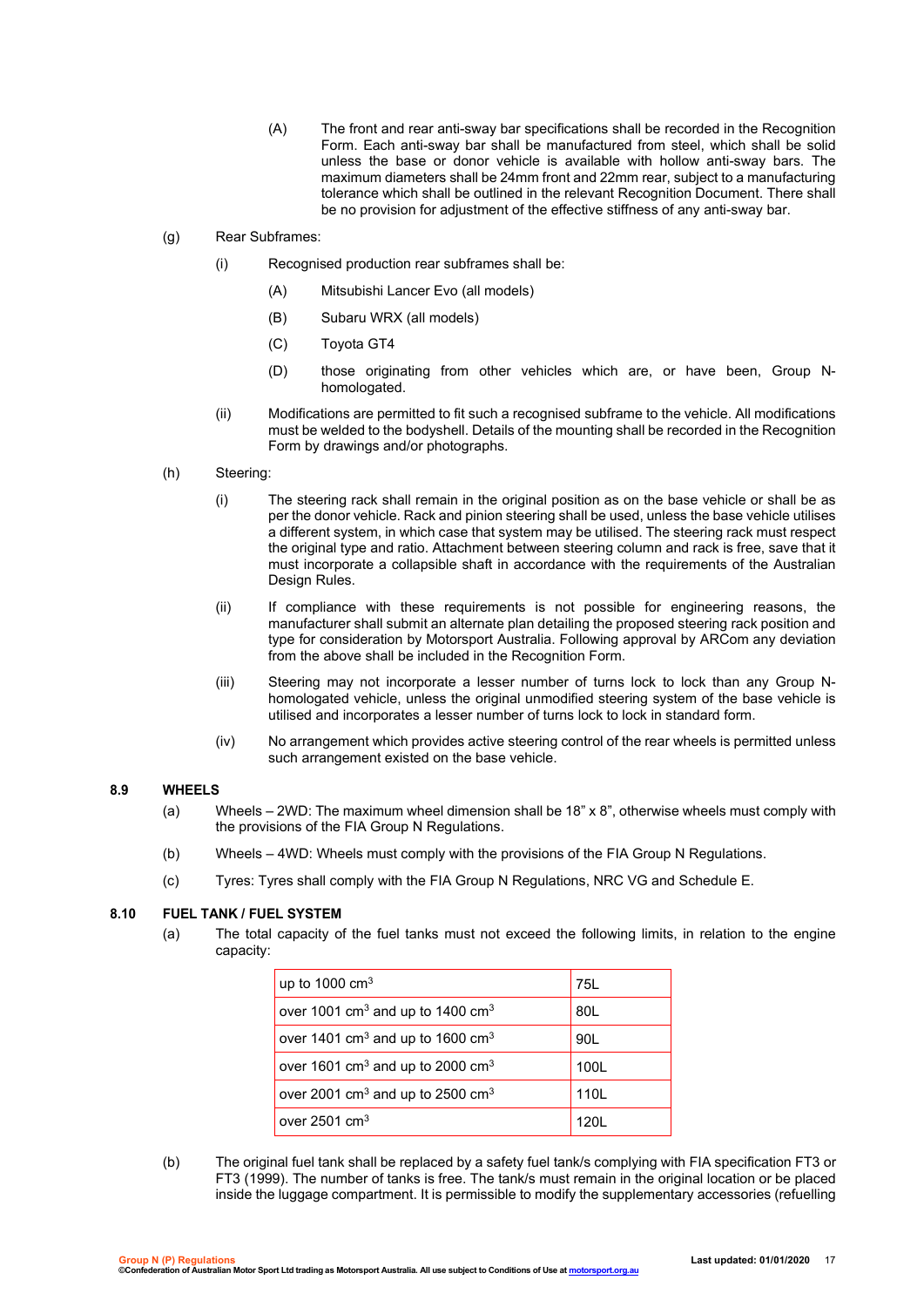orifice, overflow pipe, breather etc) for the purpose of fitting the FT3 or FT3 (1999) fuel tank. All fuel tank fittings shall be of aviation type. The route of fuel lines is free.

- (c) The construction of any collector tanks with a capacity of less than one litre is free.
- (d) For twin-volume cars with a fuel tank installed in the luggage compartment, a fireproof and liquid-proof case must surround the fuel tank and its filler holes. For three-volume cars, a fireproof and liquid-proof bulkhead must separate the cockpit from the fuel tank. Nevertheless, it is recommended that this liquid-proof bulkhead be replaced by a liquid-proof case as for twin-volume cars.
- (e) The opening remaining after the removal of the original tank may be closed by the installation of a panel. In any case, these changes of the position of the tanks shall not give rise to any lightening or reinforcements other than those provided for by these regulations.
- (f) The primary fuel pump must be the same type and delivery rate as another primary fuel pump permitted in any homologated two-litre, 4WD, supercharged Group N model. The recognised fuel pump shall be specified in the Recognition Form. If the original tank is equipped with an internal electric fuel pump and filter, the pump and filter may be fitted alongside the FT3/FT3 (1999) fuel tank. The fitting of a second fuel pump of the same type is permitted, but this must be only utilised as a spare fuel pump (eg, to be used in case of failure of the primary fuel pump). Any such spare pump shall be configured so as to not be capable of operating simultaneously with the primary fuel pump. It must be connectable only when the car is immobile and by means of purely mechanical apparatus situated beside the pumps.
- (g) A fitting shall be provided in the fuel line for the purpose of allowing fuel samples to be taken.

#### **8.11 ELECTRICAL SYSTEM**

- (a) The nominal voltage of the electrical system of the base vehicle including that of the supply circuit of the ignition must be retained.
- (b) The addition of relays and fuses to the electrical circuit is permitted as is the lengthening or addition of electric cables, save where restricted by 8.10.6.
- (c) Battery: The make and capacity of the battery/ies are free:
	- (i) Each battery must be securely fixed and covered to avoid any short-circuiting or escape of fluids.
	- (ii) The number of batteries laid down by the manufacturer must be retained.
	- (iii) The site of the battery in the donor vehicle must be retained, or where no donor vehicle is utilised the battery shall be located in the engine compartment. A power takeoff connected to the battery is permitted in the passenger space.
- (d) Generator, Alternator and Voltage Regulator:
	- (i) Free as to design, but neither the position nor the driving system of the generator or alternator may be modified. The position of the voltage regulator may be changed but it may not be placed in the cockpit unless it was placed there originally.
	- (ii) Lighting Indicating
	- (iii) All lighting and signalling devices must comply with the Government regulations for the State or Territory in which the vehicle is registered.
	- (iv) The make of the lighting devices is free.
	- (v) Lighting devices which are part of the standard equipment must be those laid down by the manufacturer and must comply where their functioning is concerned with what the manufacturer has laid down for the model in question.
	- (vi) The mounting of additional headlights is authorised.
	- (vii) The fitting of a reverse-light is authorised, if necessary by embedding it into the coachwork, provided that it will only switch on when the reverse gear is engaged and that the civil regulations for the State/s in which the competition is held are respected.
- (e) Electronic Control Unit (ECU):

The electronic control unit for the ignition and fuel injection system/s is free.

- (f) Wiring Harness:
	- (i) Other than where permitted by this regulation, or to install permitted equipment, the base vehicle wiring harness shall remain unmodified.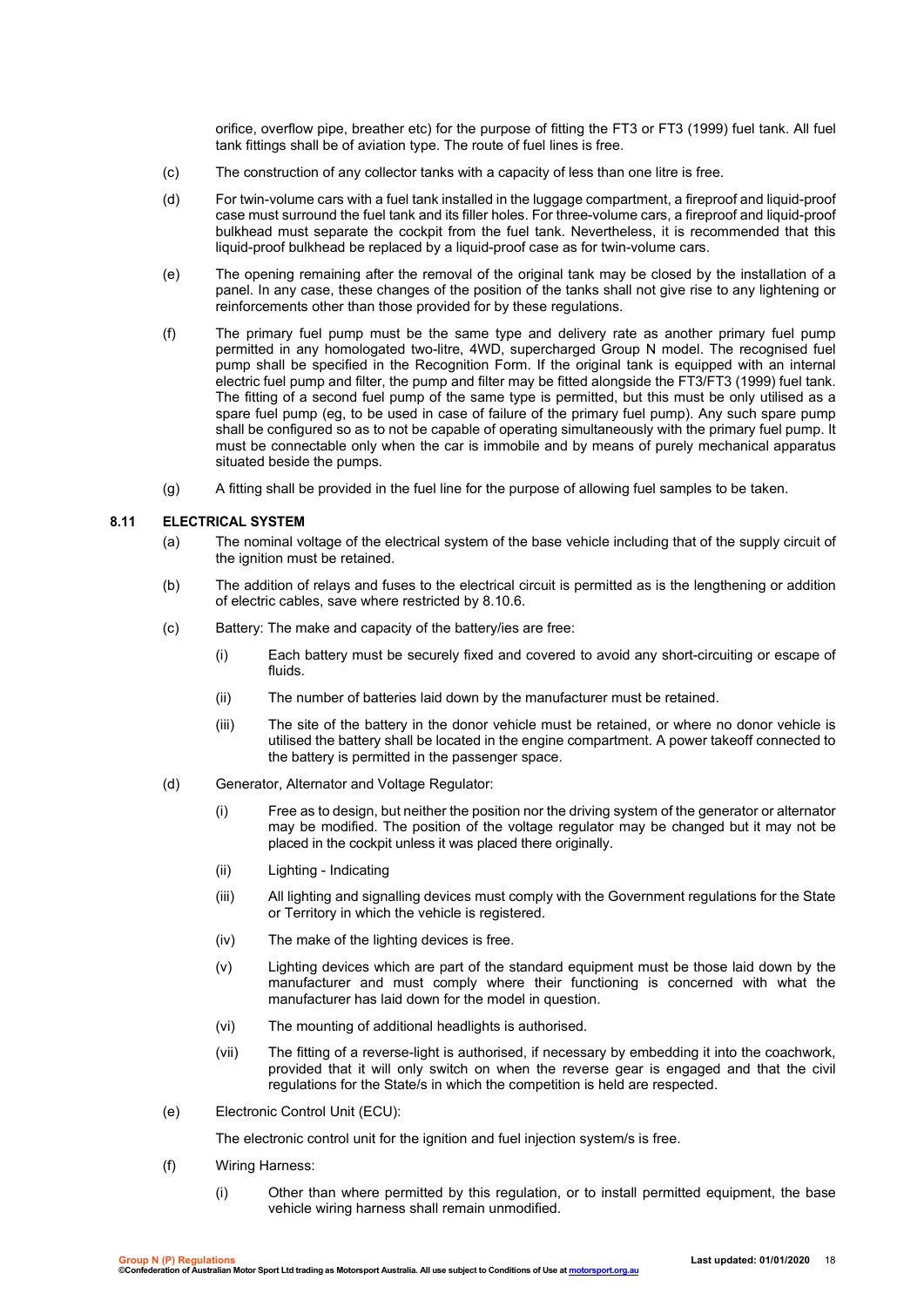- (ii) For those manufacturers of 4WD Group N (P) rally cars utilising Option 3, the manufacturer's engine harness from the engine being fitted must be utilised, as must the base vehicle main wiring harness, other than the engine wiring harness. Inputs to, and outputs from the ECU (including sensors and actuators) must retain their original functions in accordance with the FIA Group N regulations, the Group N (P) Recognition Form and/or FIA homologation papers, as appropriate.
- (iii) Manufacturers of 4WD Group N (P) rally cars utilising Option 1 or 2, or 2WD Group N (P) rally cars, AND converting from a production naturally aspirated engine to a supercharged engine, shall be permitted to construct a suitable engine/ECU wiring harness, otherwise the wiring harness must comply with Article 8.10.7(a) above. The base vehicle main wiring harness must be utilised, other than the engine/ECU wiring harness. However, such a wiring harness shall not allow functions which are not permissible and/or possible on any FIA-homologated Group N vehicle.
- (iv) All fuel injection system sensors and actuators to be utilised shall be specified on the Recognition Form.
- (g) Permitted Sensors:

Coolant temperature sensor, air temperature sensor, atmospheric pressure sensor, manifold absolute pressure sensor, throttle position sensor, air flow meter, crank angle sensor, camshaft position sensor, knock sensor, oxygen sensor.

- (h) Permitted Actuators:
	- (i) Injectors, fuel pressure regulator.
	- (ii) In all cases the Recognition Form shall include a diagram showing the adaptation of the engine loom to the vehicle loom. Also to be provided is a schematic diagram detailing the location of all fuel, turbo, ignition, drive train and other sensors and actuators utilised in the vehicle.
- (i) Starter:

The starter is free, provided that it remains inside the engine compartment, retains its original drive system and is sourced either from the manufacturer's parts bin, or the donor vehicle.

- (j) Weight:
	- (i) Minimum weight: The specified minimum weight must be respected at all times, and includes all safety equipment including the following components in the minimum weight of the vehicle:
		- (A) the spare wheel/s;
		- (B) the jack and handle;
		- (C) tools and equipment carried in the vehicle during competition on special stages, which may include a winch;
		- (D) spare parts carried in the vehicle during competition;
		- (E) the sump guard/differential guard etc;
		- (F) if there are night stages, any additional lights and brackets which would normally be used on the vehicle. If the event is all daylight, the allowance is invalid;
		- (G) the fuel system must be empty;
		- (H) the fluid levels for all tanks and reservoirs containing fluids filled to the manufacturer's specifications (except the windscreen washer bottle and brake cooling system);
		- (I) the windscreen washer bottle and brake cooling system must be filled to a level which would normally be expected to be used during competition, as determined by the Technical Commissioner;
		- (J) if a water injection tank exists it may be filled to the manufacturer's specified level.
	- (ii) The use of ballast is permitted subject to Motorsport Australia requirements (see "Definitions" [Article 2]. The minimum weight shall not include the crew.
- (k) 2WD Group N (P) Rally Cars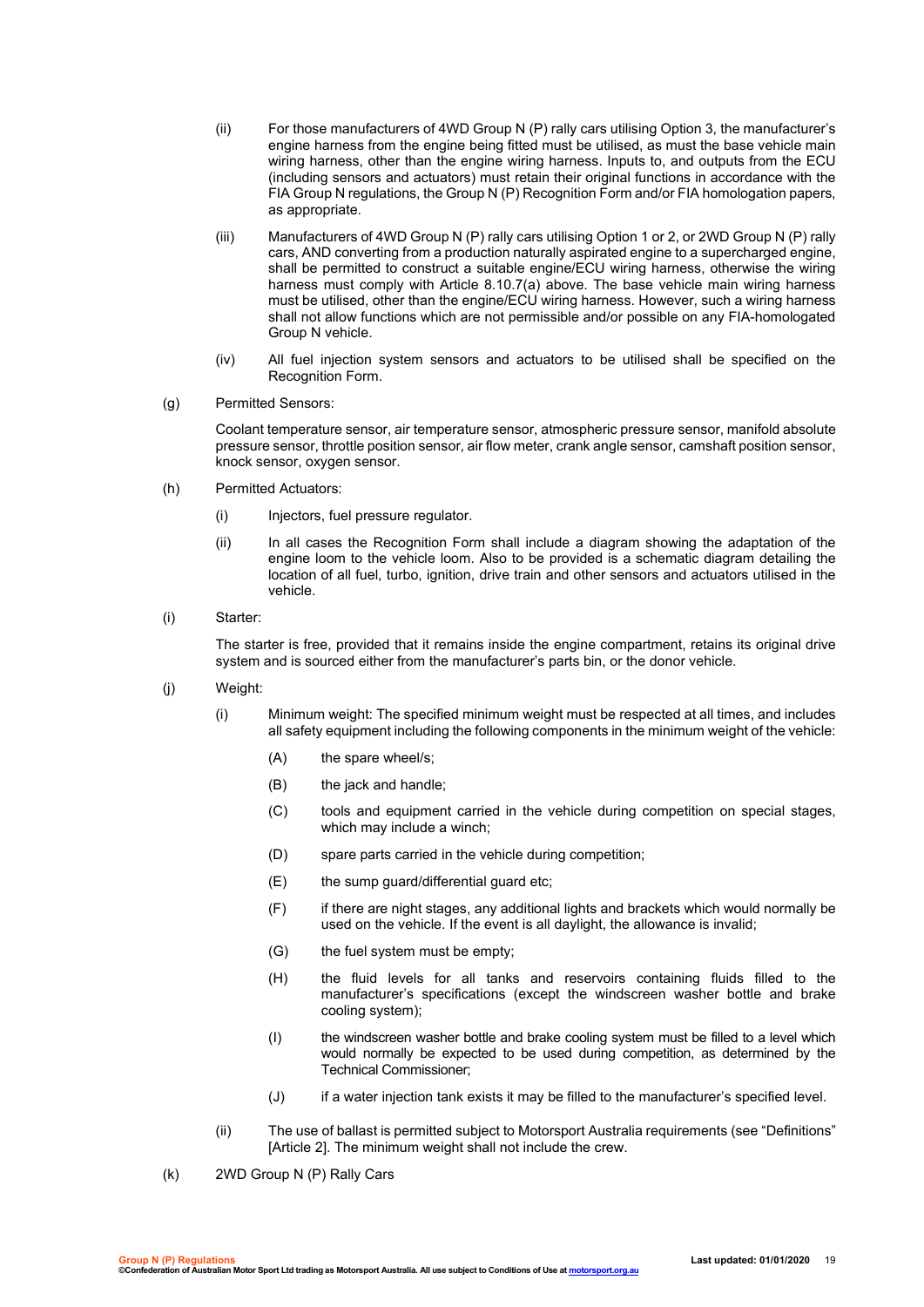A scale of minimum weight varying by capacity class will be implemented by ARCom from time to time and implemented by publication in a Bulletin.\*

(l) 4WD Group N (P) Rally Cars:

The minimum weight for 4WD Group N (P) vehicles shall be 1385kg.\* \*Note: Weight shall be a primary means of adjusting parity and individual vehicles may be subject to a higher minimum weight which shall be specified on the Recognition Form. ARCom will continue to monitor the weights of equivalent FIA-homologated Group N vehicles competing in the ARC (or elsewhere) and may at its discretion review the minimum weight in light of this information.

- (m) Ballast:
	- (i) Should ballast be required to be carried to meet the specified minimum weight, it shall be affixed to the rear floor space, inside the passenger compartment of the vehicle, in accordance with the following requirements:
		- (A) Ballast must be secured such that tools are required for its removal and so as to allow the fixing of seals by the scrutineers.
		- (B) It must be made from stacking steel plates according to the following drawing.
		- (C) The plates must be firmly attached inside a housing with not fewer than five (5) M12 screws.
		- (D) If attached directly to the floor, the floor must be reinforced under the head of each screw by a reinforcement plate which is at least 3mm thick and 2,500mm2 area.
		- (E) The housing containing the ballast plates must be sealed by a cover.
		- (F) All nuts must be safety wired in place.



#### (n) Exhaust System:

- (i) In addition to Article 8.6 of these present regulations:
	- (A) The exhaust system must exit at the rear of the vehicle.
	- (B) The exhaust system must be fitted with a muffler as nominated in the requirements for all rally cars.
	- (C) See NRC VG, Art. 3.2.
- (o) Underbody Protection

Underbody protection shall comply with the provisions of FIA Group N.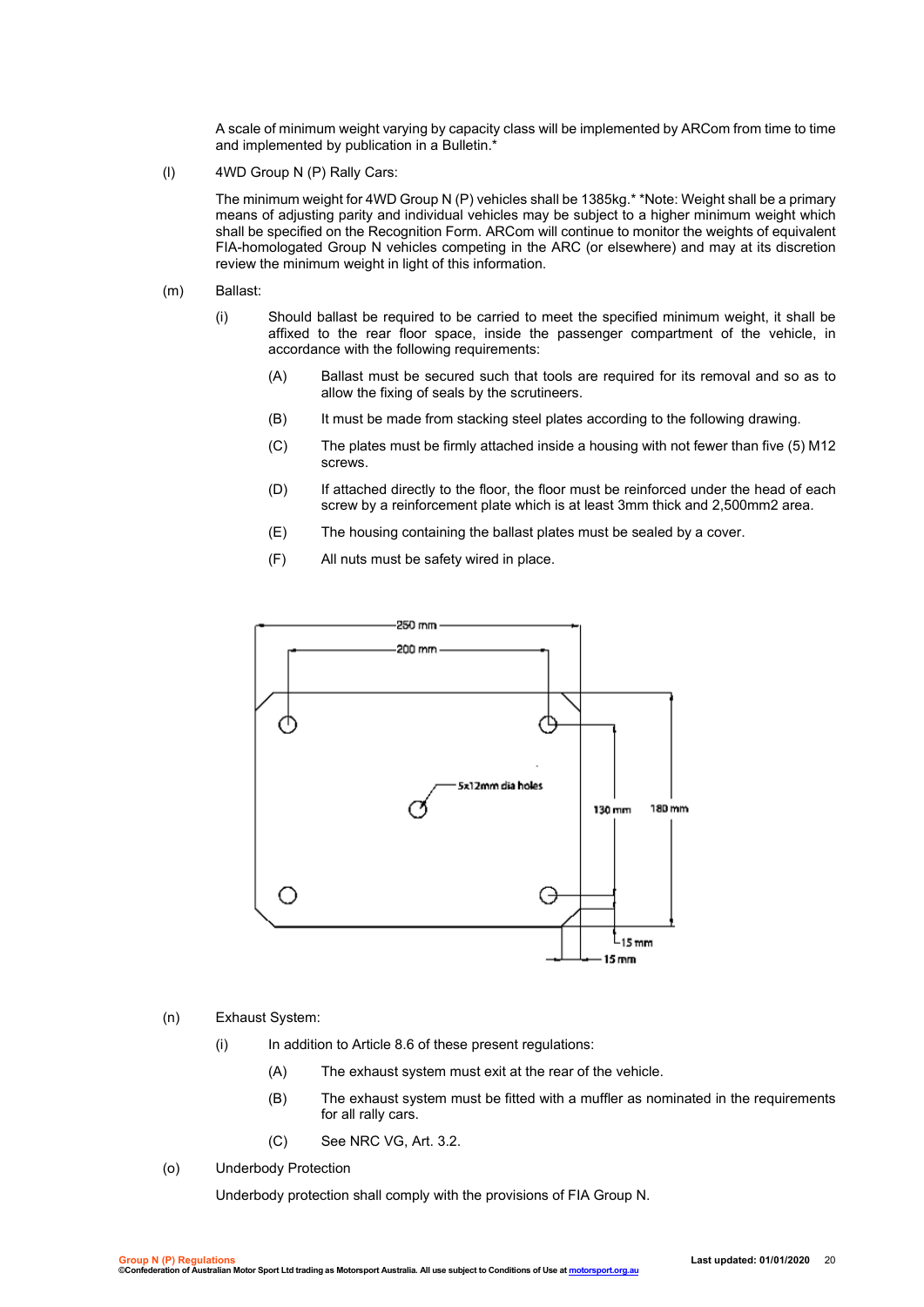- (p) Brakes:
	- (i) 2WD Group N (P) Rally Cars: Save that carbon fibre, alloy or ceramic brake discs are prohibited, brakes are free. Titanium brake caliper pistons, and aluminium brake disc mounting "hats" are specifically permitted.
	- (ii) 4WD Group N (P) Rally Cars: The same brake calipers and discs (front and rear) as the recognised donor vehicle must be utilised, or otherwise shall be from the manufacturer of the base vehicle. In the latter case, specific approval is required and shall be recorded on the Recognition Form. Performance parity between currently competing Group N-homologated two-litre, 4WD, supercharged models shall be considered prior to approval for inclusion in Recognition Form. Disc and pad size, together with caliper efficiency shall be the primary factors examined.
- (q) 4WD Other Parity Parts:
	- (i) All other items that may be changed or replaced shall be approved by ARCom and entered on the Recognition Form, taking the following into account:
		- (A) Production Constant Velocity (CV) and universal joints must be used. The diameter of the drive shaft must not be greater than that of the donor or, in the case of Option 1, any homologated Group N, two-litre 4WD supercharged vehicle. The length of drive shafts is free.
		- (B) Wheel bearings and hubs must be from the donor vehicle, or from the manufacturer's "parts bin". Specific approval is required for any wheel bearings or hubs other than from a donor vehicle which, if approved, shall be recorded on the Recognition Form. Bearings must be of the same type as used on the donor vehicle.
		- (C) Tailshafts and support bearings must be of at least the same diameter and be not more than 10% lighter than those fitted to the donor vehicle. The use of composite materials in the manufacture of tail shafts is prohibited.
		- (D) The vehicle must be fitted with not more than two engine coolant radiator cooling fans, unless the donor vehicle is fitted as standard with more, in which case that number shall be the maximum permitted. If air conditioning is fitted, an additional fan is authorised.
		- (E) Exhaust systems must comply with Group N regulations from the first joint to rear of vehicle. This shall consist of an exhaust pipe maximum outside diameter 60.5mm, unless the donor vehicle is Group N homologated by the FIA with a larger diameter exhaust, in which case that larger diameter may be utilised.
- (r) All Other Areas of Preparation:
	- (i) Fire extinguishers: Group N (P) Vehicles must be fitted with both hand held fire extinguisher/s and a plumbed in fire extinguisher system. For fire extinguisher requirements, refer to Schedule H (''General Requirements for Cars and Drivers'') in the Motorsport Australia Manual.
	- (ii) Other areas of preparation: In all other areas of preparation refer to the FIA Group N Regulations together with the Motorsport Australia Safety Items and NRCVG.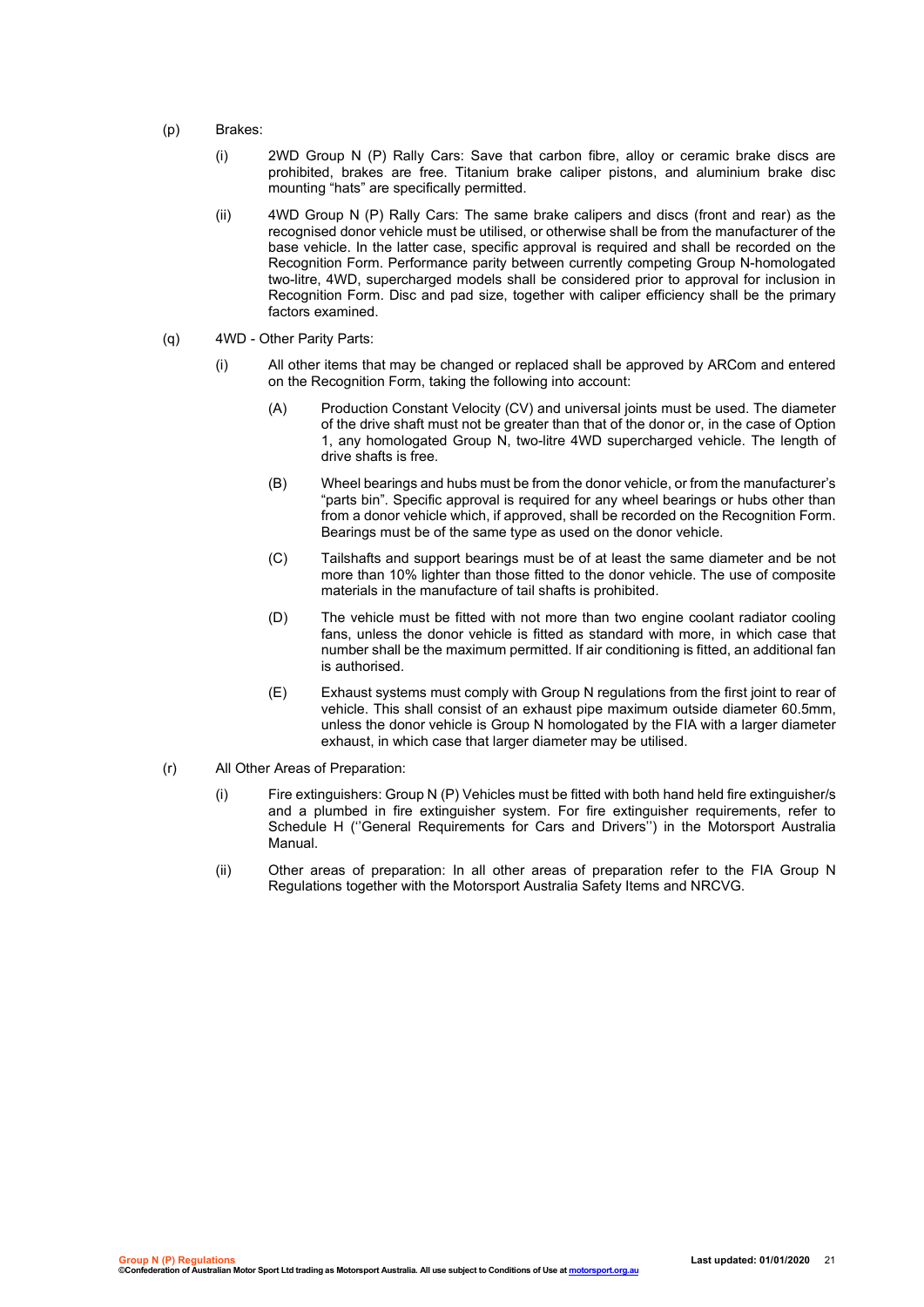# **Group N(P)**

## **Technical Diagrams**

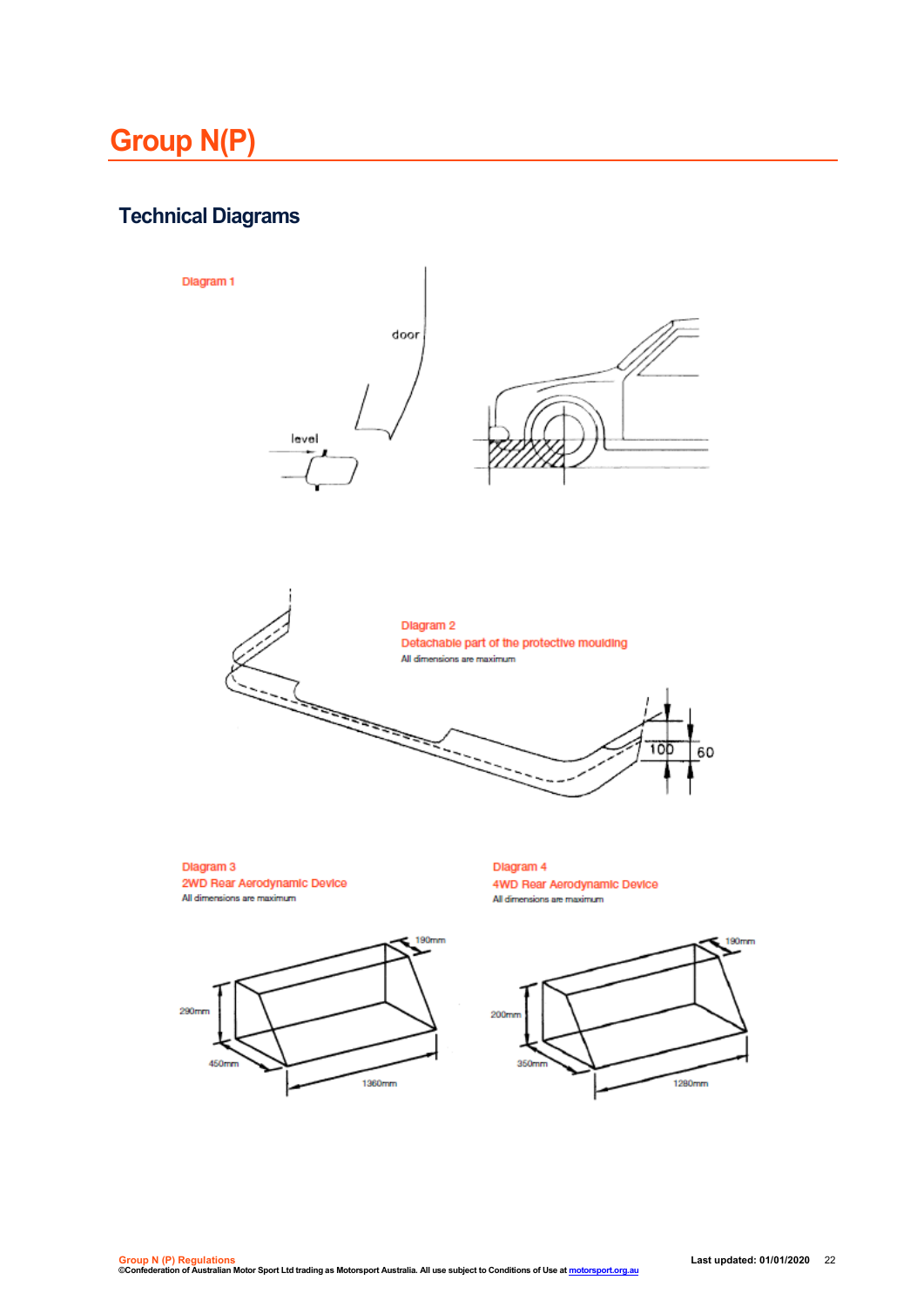

Carbon 4/4 twin 280gms E620

#### Aluminium honeycomb 23mm 1/8" cel4.5 or 6.35